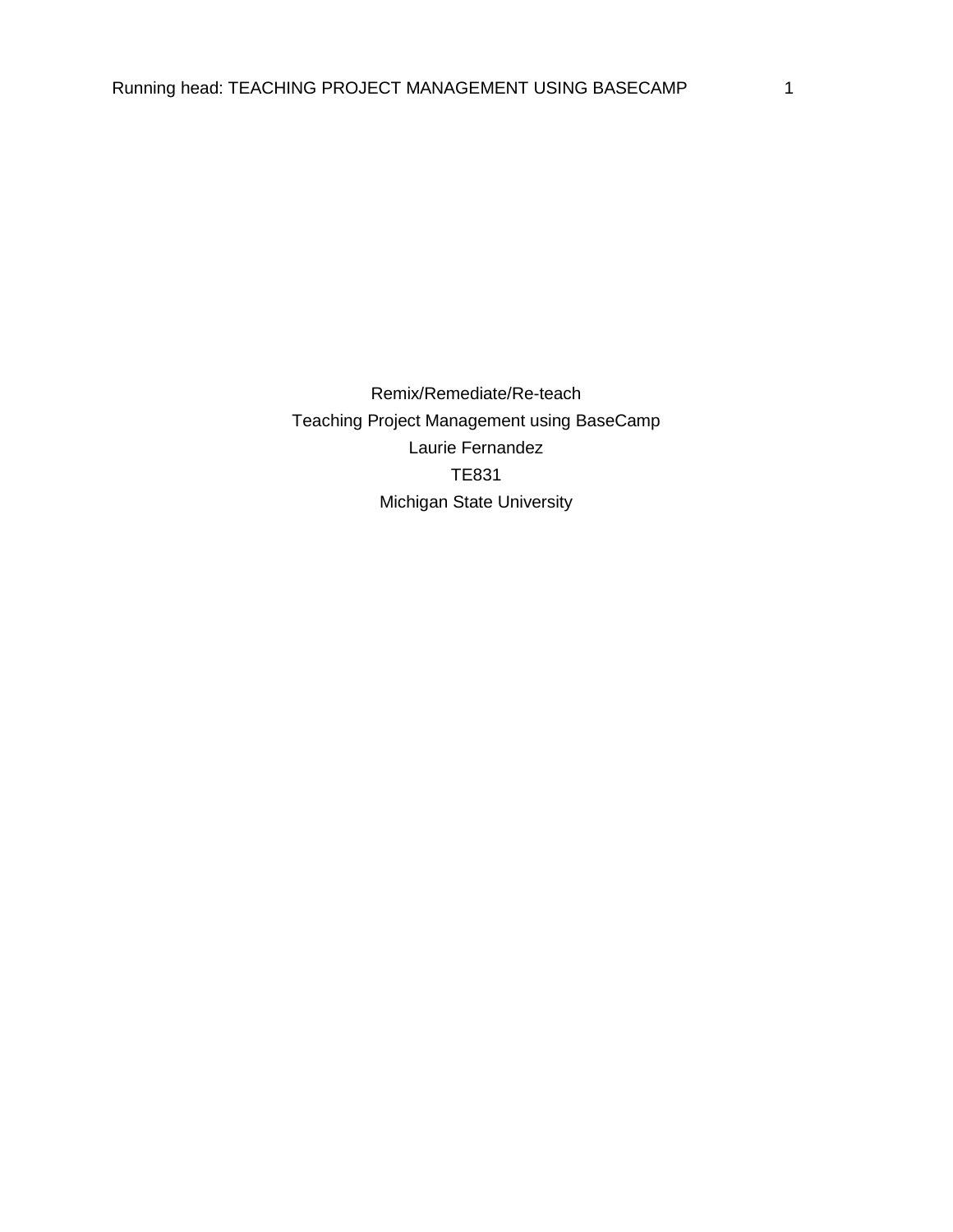### **Abstract**

The final assignment in the computer programming class at Kent Career Technical Center (KCTC) requires students to work in a group to design and develop a small software development project. The project is intended to combine all of the concepts learned throughout the quarter into one final project. Group work can be a difficult classroom activity for teachers to manage. The students have less structure than they may be accustomed to which leads to off task behavior. I hope to alleviate this situation by teaching project management. Project management is the coordination of the knowledge, skills, tools and techniques needed to achieve a planned outcome. In this case, the planned outcome is a web site. Projects can be difficult to manage without the necessary software tools. There are many project management tools available that can be used with a group project like this but the one I will use is called BaseCamp. It is an online tool where team members can keep track of tasks, project requirements and digital resources. This paper is written to describe the results of introducing BaseCamp as a project management tool in the final assignment of my programming class at KCTC.

*keywords:* Teaching technology, project management, BaseCamp.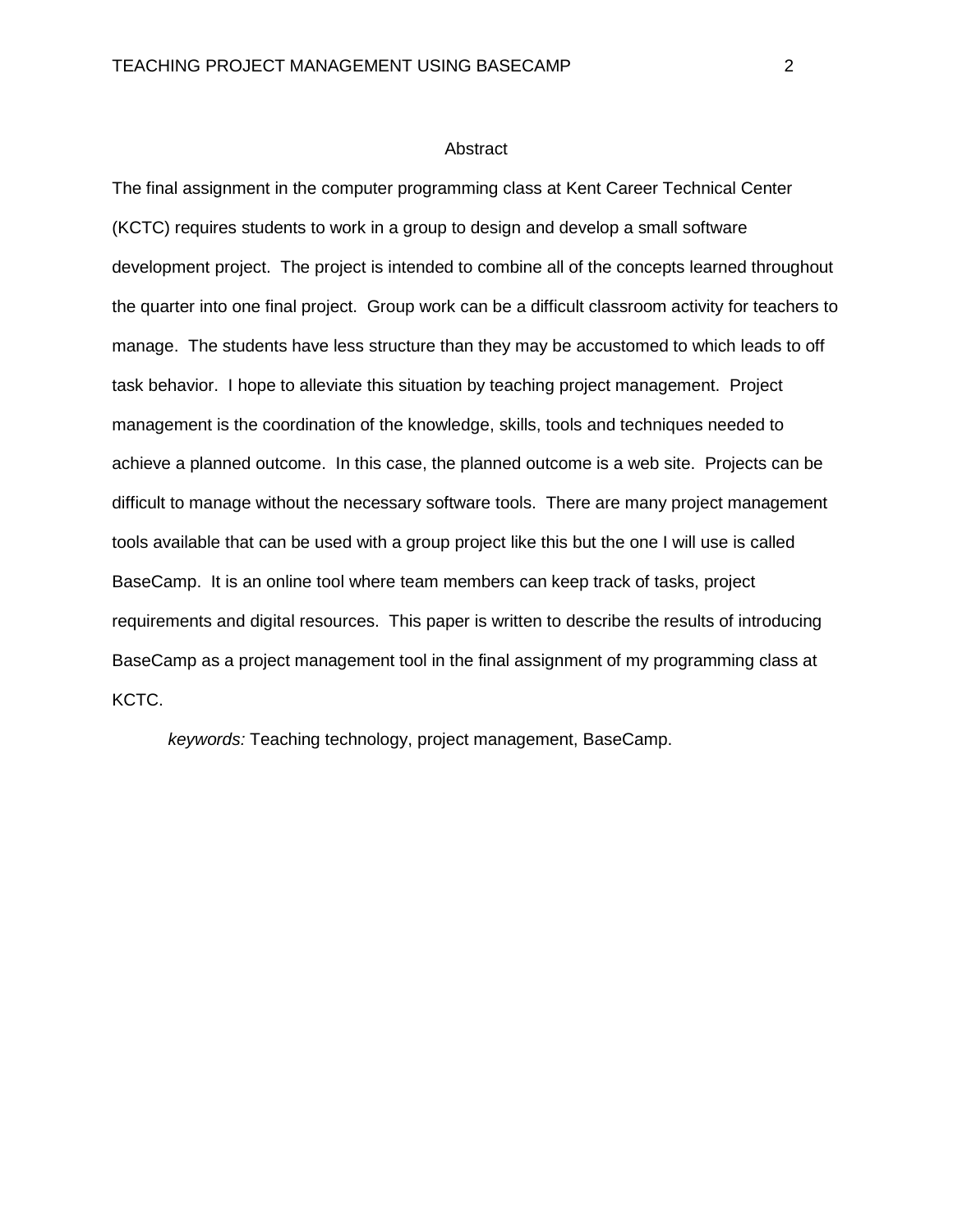### **Introduction**

When I was in elementary school, educational technology consisted of a mimeograph machine for making multiple copies of papers using an inky stencil. I can still smell the freshly printed papers. In high school, I remember being envious of my best friend's Texas Instrument calculator. It was big and bulky, had a small LED display, and it was expensive. About that time, my little brother was learning to spell on his Speak & Spell device. In my senior year of high school, I was working as an emergency registration clerk at a local hospital when our typewriters were replaced with computer screens and printers. In college, I wrote my first computer program on punch cards and eventually graduated with a degree in Computer Science. There were only four of us that year. I may not be a digital native but I have been involved in the evolution of technology for most of my life. Now, in the 21st Century, technology is being used to evolve education. Teachers can no longer rely on tried and true teaching methods developed in the industrialization era. Now, teachers must use teaching methods such as cooperative learning and project-based learning that emphasize critical thinking, problem solving, communication and collaboration. (P21, n.d.) These types of teaching methods are now easier to implement in the classroom through technology.

## **Problem of Practice**

In the Information Technology program at KCTC, we divide the curriculum into four different IT areas; PC maintenance, networking, Microsoft Office and computer programming. There are four different instructors that teaches one of these areas. The students are grouped into sections and the sections rotate to a different instructor every 9 weeks. I teach computer programming. First year students in my computer programming class learn HTML5, CSS3 and C#. HTML5 and CSS3 are used to program web sites. Everything on the World Wide Web is programmed in HTML. C# is an Object Oriented Programming language developed by Microsoft for the .NET framework and can be used to add functionality to web pages. Towards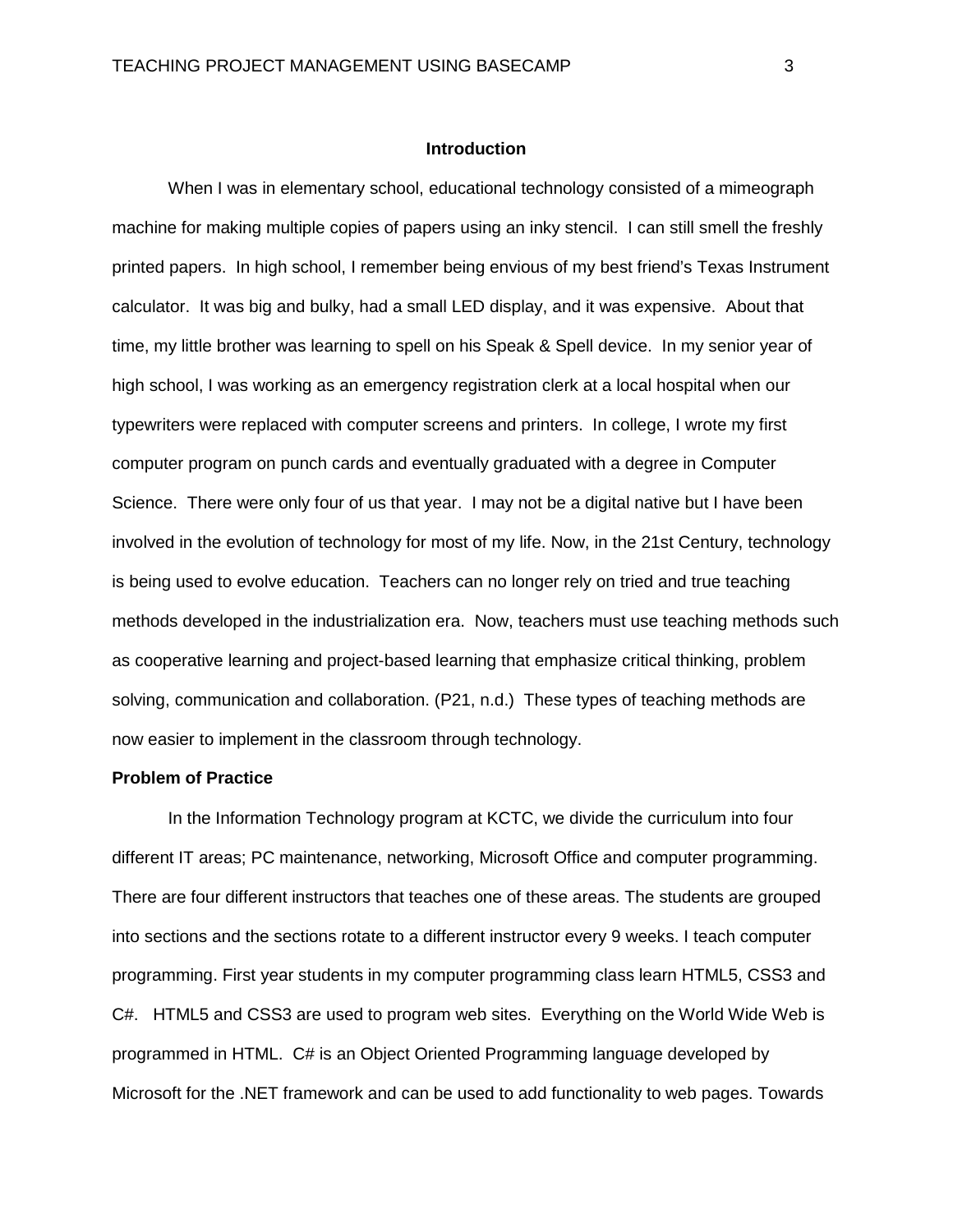the end of each 9 weeks, I assign a final group project. My goal for the students is to take everything they have learned in the past several weeks with me and to design and develop a software project.

In the corporate world, large software projects are usually developed in a team environment. People are assigned to the team based on their skills and what skills are needed to complete the work. In order to simulate the real world, I assign students to a group based on different skills. I explain the different skills that are needed to complete this project and then I ask students to reflect on the skills they think they have. They can then select the role they would like in the project. Based on these selections, I form the project groups. I give the groups guidelines to help them manage the project. In the past, I have shown them how to share files using Google Drive so they can all work at the same time. The projects usually turn out great. The problem I have is keeping all students working on the project. Usually, one or two students rely on the other group members to complete the work and a couple of students from the group work diligently to get the project done. A common complaint from students who are off task is that they don't know what to do or there isn't any work for them to do.

I would like to improve my final project assignment and the overall class grade by teaching students to use project management. This will help students to identify effective and efficient steps needed to complete the project. Software development can be a complicated process. It requires the coordination of timelines, IT professionals and resources. Some applications are geared towards large scale software projects such as Microsoft Project. The software I plan to use is called BaseCamp. It is an online application which means that students can use it anywhere that they have internet access. It is free so that all students can have access to it. BaseCamp will store all the required documents as well as keep track of the group's schedule.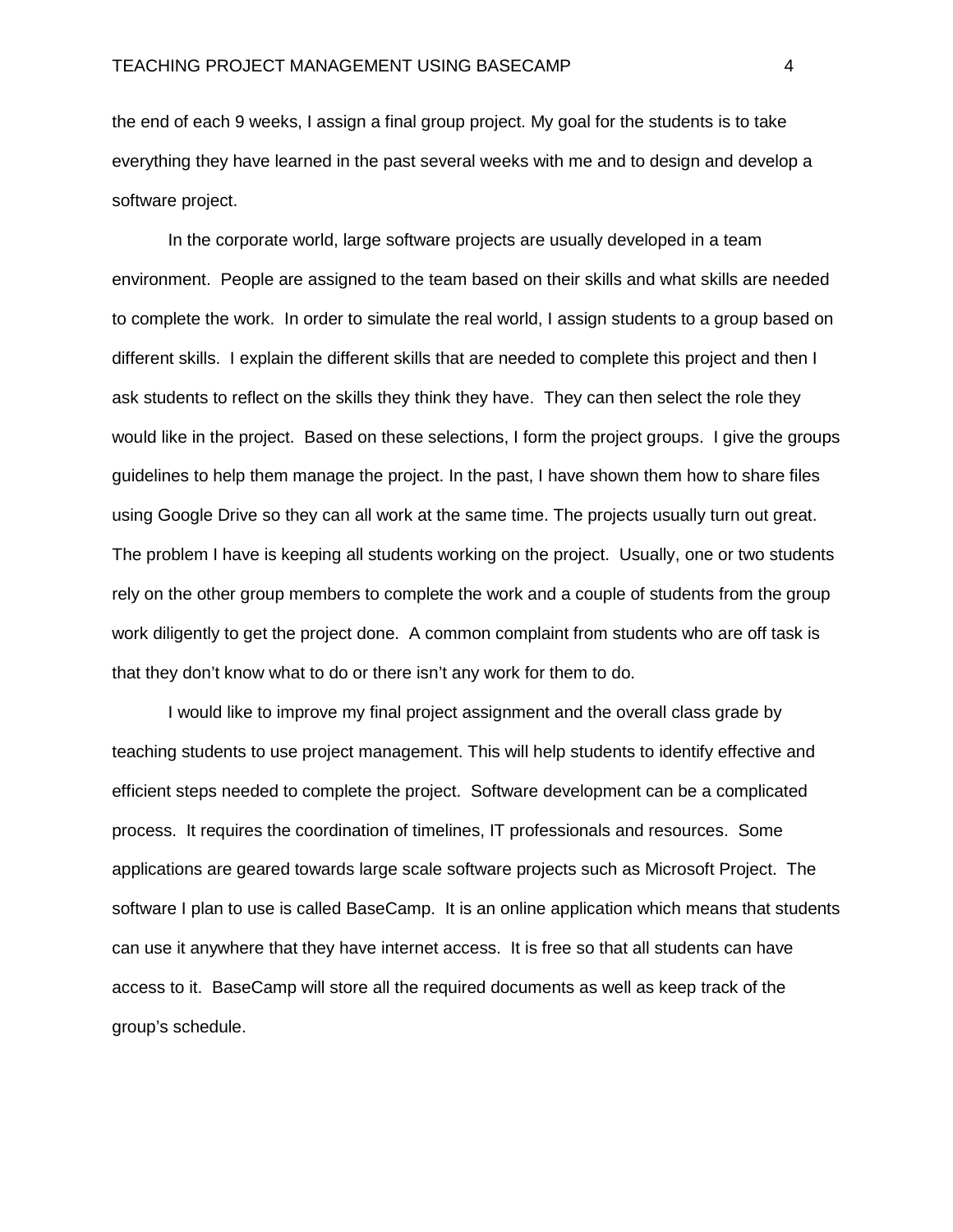## **Collecting Data**

The data I have collected in the past includes a student survey about individual project participation as well as my own observations of student's time on task. The survey I used in the past was created using Google Forms. Upon completing the project, students were asked to



complete the survey. The pie chart on the left is a summary of the responses from students who took the survey after the end of the 2nd nine weeks which falls at the end of October. As shown by the chart on the left, 80.6% of the students feel that they contributed about the same amount of work as everyone else and 12.9% felt they did more work than

everyone else. This means that 6.5% of the students are willing to admit that they did not do as much work as everyone else. This is consistent with what I have observed where a few students were doing a large amount of the work while most students were contributing an average amount and a few students were doing very little. My goal is to have a more equitable distribution of work among the students by using BaseCamp.

### **Demographics**

The Kent Career Technical Center (KCTC) provides college credit, certifications, internships, apprenticeships and technical training for high school juniors and seniors from public and private high schools in all of Kent and parts of Barry County. The KCTC campus consists of five different facilities around the greater Grand Rapids area in the state of Michigan. Almost 2000 students are present on the campus every day. There are no charges for students or their participating schools for attending because funding relies on property taxes and grants. Most students choose to attend KCTC because it is a different experience than their home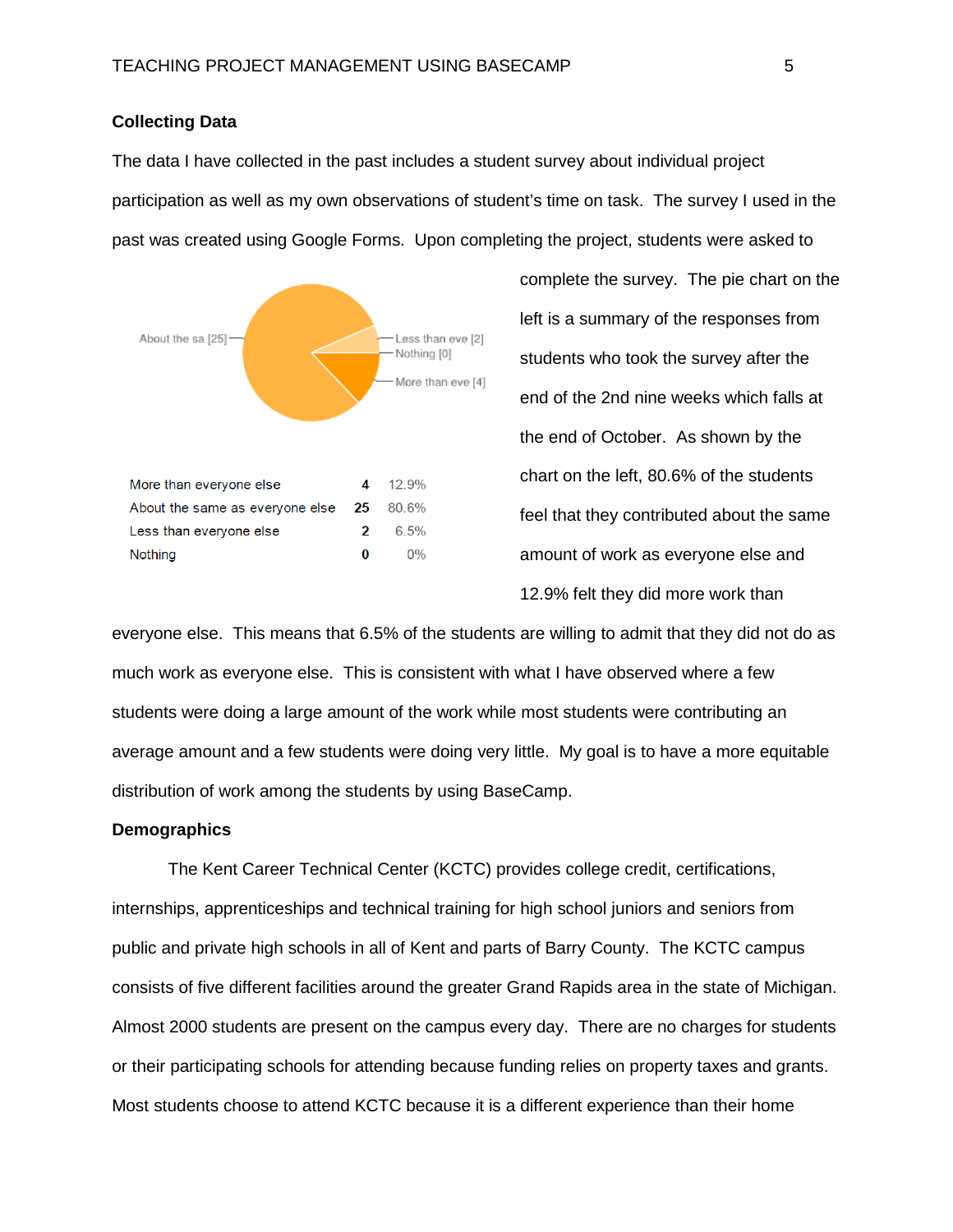school. The learning environment at KCTC emphasizes real-world and project based learning arming students with knowledge and experience that they can apply directly to college or a career. Students who elect to take classes at KCTC are transported to and from their home school for 2¼ hours each school day.

The Information Technology (IT) program at KCTC provides hands-on experience with the tools and technology that drive our world. Students who choose the IT program usually have a high interest in computers and technology and are interested in exploring careers in PC support, networking, and computer programming. The facilities of the IT program are located at the main campus in Grand Rapids and contains state of the art computers, networking equipment and software. As the computer programming instructor in the IT program at KCTC, I ensure that students learn the basic concepts of high-level computer languages.

During the nine weeks that this paper is based on, I had 44 students in two classes of which 40 were males and 4 were females. I had one African American, five Hispanic Americans and three Asian Americans. There were no English Language Learning students, five students on the Autism Spectrum and three students with an Individualized Education Plan. The largest impact on my classroom is the fact that every student has elected to be there. These students are interested in technology and are anxious to learn more about it. It makes my job so much fun and rewarding.

## **International Society for Technology in Education (ISTE) Teacher Standards**

There are several ISTE Standards that align with this project.

1. Creativity and Innovation by applying existing knowledge to generate new ideas and creating original works.

2. Communication and Collaboration by identifying a way for students to communicate with their group and work together in a team project.

4. Critical thinking, problem solving and decision making by allowing students to plan and manage activities that contribute to a group project.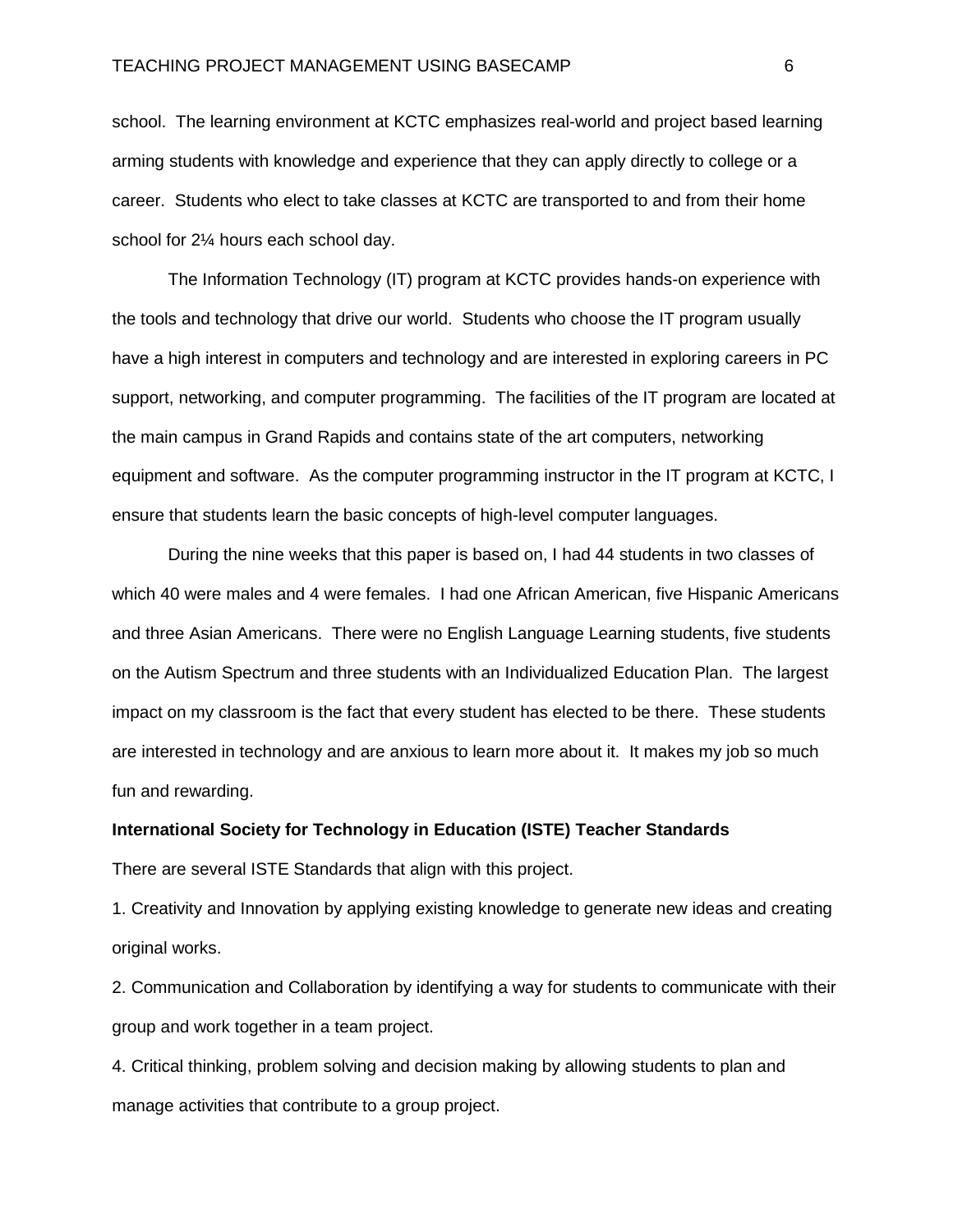## **Teacher Research Stance**

When a teacher mentions group work to a class of students, the teacher can usually hear quite a bit of grumbling and complaining from students because they have not had a favorable past experience with group work. This is because there are many obstacles for students to overcome before they can successfully work together in a group. Some students have difficulties working with fellow classmates who they do not know or feel comfortable with and would rather work with friends. Some students may not have experience working in a group and don't know how to work cooperatively. A common complaint from students working in a group is that one or more members of the group do not participate in the completion of the project or one person does the entire project without consulting the group. Another problem with group work is that it is very difficult for a teacher to assess a group project. Should all the members of the group receive the same grade? Or should members receive grades based on individual contributions?

Despite all of these obstacles, group work is still a valuable learning experience for students. Teamwork and communication are skills that employers often require of their employees but are not taught in a traditional classroom setting. Despite the fact that the students in my classroom all enjoy technology, they don't all have the same technical skills. Some are better at hardware and some are better at software. Some students are more artistic than others. In a project like this, groups of students can take advantage of the different skills they have to produce a better final product. They can learn from each other and produce a better result by working together. And in my class, a final group project allows students to take what they have learned throughout the class and put all the pieces together into a final assignment. So, what can I do to make this final group project a better experience for students? How can I form groups that will work together? What is the best way to teach students how to work in a group? And most of all, how can I get students to contribute equally to complete the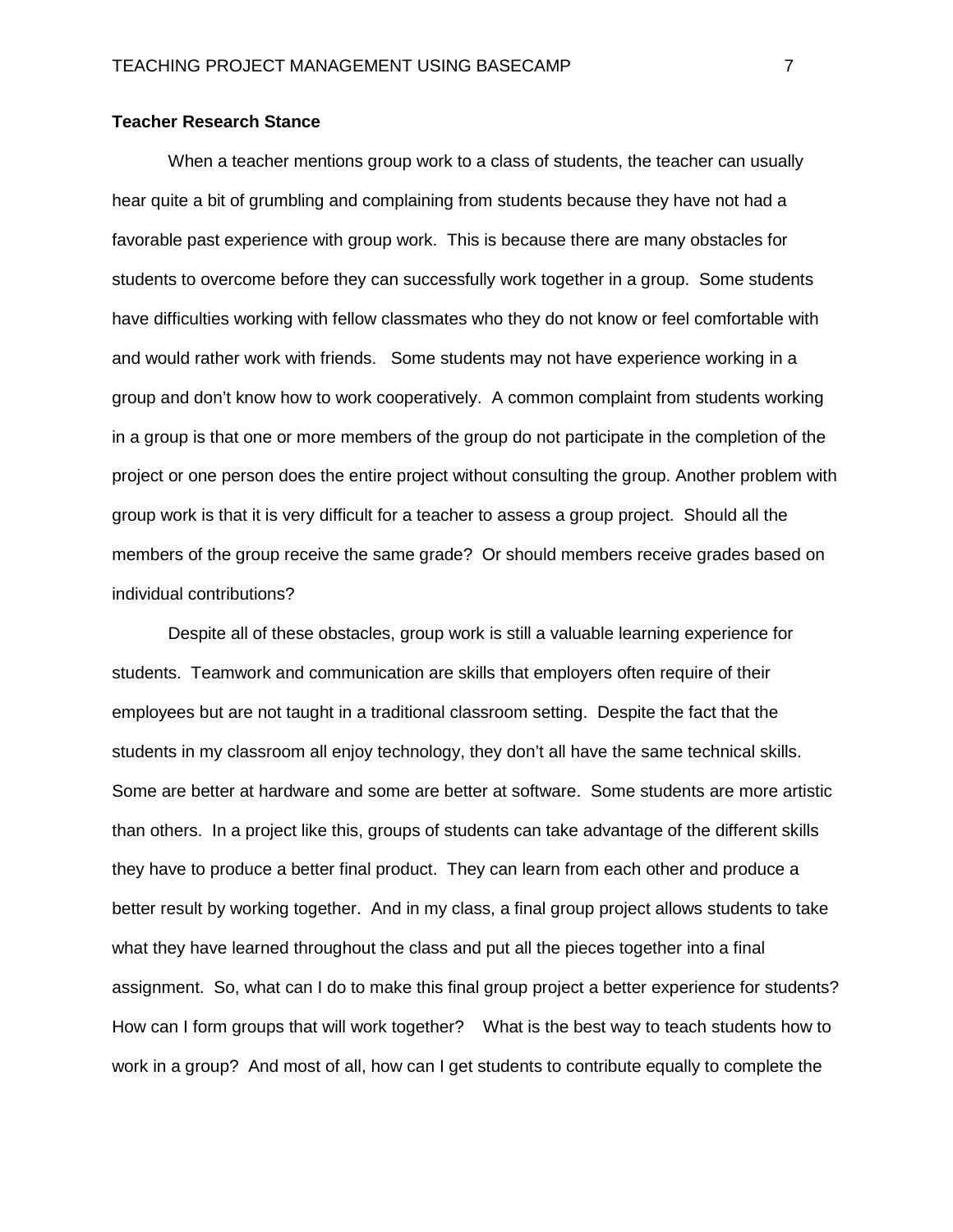work? Is there a solution to these questions that involves technology? These are questions I hope to answer by remixing my final project.

### **Literature Review**

There are very few scholarly articles written about using technology to teach computer programming. A majority of the articles I found emphasized the integration of technology into the core curriculum such as Math and English Language Arts. After all, teaching technology already uses technology. Even so, it is important that student learn  $21<sup>st</sup>$  Century skills including critical thinking, problem solving, communication and collaboration. Collaboration, or group work, is the standard practice for most project based software development (Wulf, 2005), and therefore a very important skill to teach in a programming class. Collaborative tasks require communicating with other team members and basic project management activities such as task management, scheduling and file sharing. Studies on the benefits of learning with collaborative activities have shown that students demonstrate an increased ability to define problems, to reason with clear arguments and plan projects (Barron & Darling-Hammond, 2008). Students learn more deeply and demonstrate a higher achievement on challenging tasks (Barron & Darling-Hammond, 2008). In terms of Bloom's taxonomy, students can analyze, evaluate and create rather than remember and understand.

Despite the benefits of collaboration, it can be difficult for teachers to manage groupbased instruction. The biggest problem I have is keeping all students busy and engaged. Some students would rather not work cooperatively and insist on doing all the work. Other students prefer to sit back and allow someone else to do the work. These students who allow other people to do the work have been given names such as the "Loafing Larry", or "Loafing Lucy" (Wulf, 2005) or the "social loafer" (Deal, 2009). According to Deal (2009) "social loafing is often attributed to the perception that an individual's contributions might not be evaluated" (pg. 5). Group tasks with individual accountability produce stronger learning outcomes (Barron &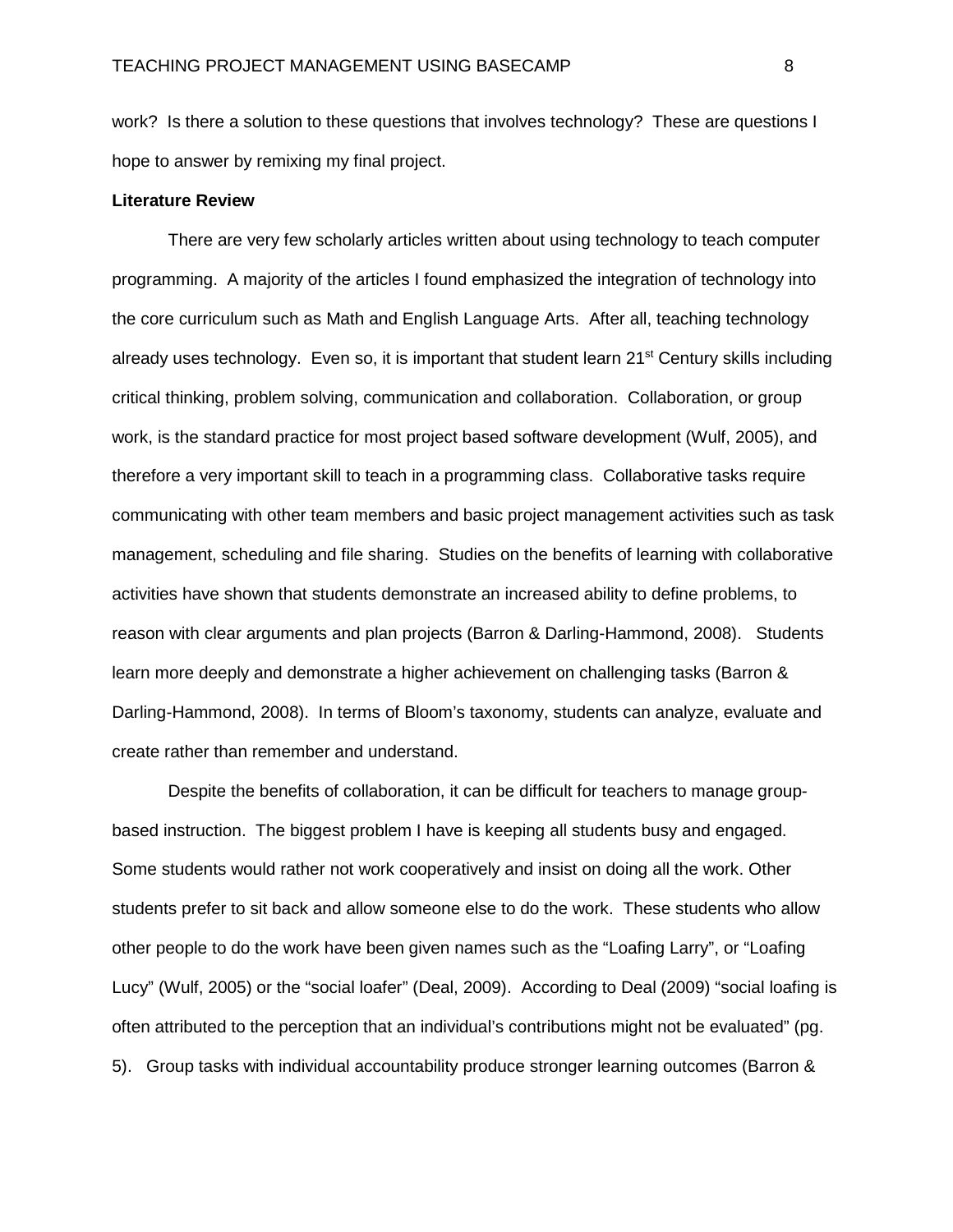Darling-Hammond, 2008). In other words, students do not feel the need to contribute because any more effort would not result in a better individual grade.

Even when an individual's contribution to a team project results in an individual project grade, there may be other obstacles for instructors. Monitoring group performance as well as individual performance can be an overwhelming task (Wulf, 2005). The only way to effectively and fairly assess this is to document all activities of both group and individual contributions to the project. This is where technology can be very useful. According to Deal (2009), using technology for this can greatly benefit both the grading process as well as student performance. Research has shown that using technology can facilitate more equal participation and encourages groups to stay focused on tasks (Deal, 2009).

Using technology to manage a collaborative activity has many other benefits. Groups communicating through electronic devices such as a computer are better at generating a range of ideas, while face-to-face groups perform better at tasks that require problem-solving or reaching a consensus on group preferences (Deal, 2009). As shown by Deal (2009), using an electronic communication system increases the quality of decisions, facilitates more equal participation, and encourages groups to stay focused on tasks. Using technology also benefits students by preparing them for a job in a highly diverse, interdependent and technologically rich workplace. It adds flexibility of time and space which is crucial in an era of decreasing funds. Evidence also shows that students develop higher order thinking skills, student satisfaction with the learning experience and improved productivity (Rest & Laferriere, 2007).

### **Teacher Research**

The research information available about using technology for group work in the classroom is important. But more importantly is the research that I conduct myself, as a teacher. The day-to-day experiences are unique to my classroom. My research questions are shaped by my students' achievement or lack of achievement of my learning goals in my classroom. They are not questions asked to determine the differences between common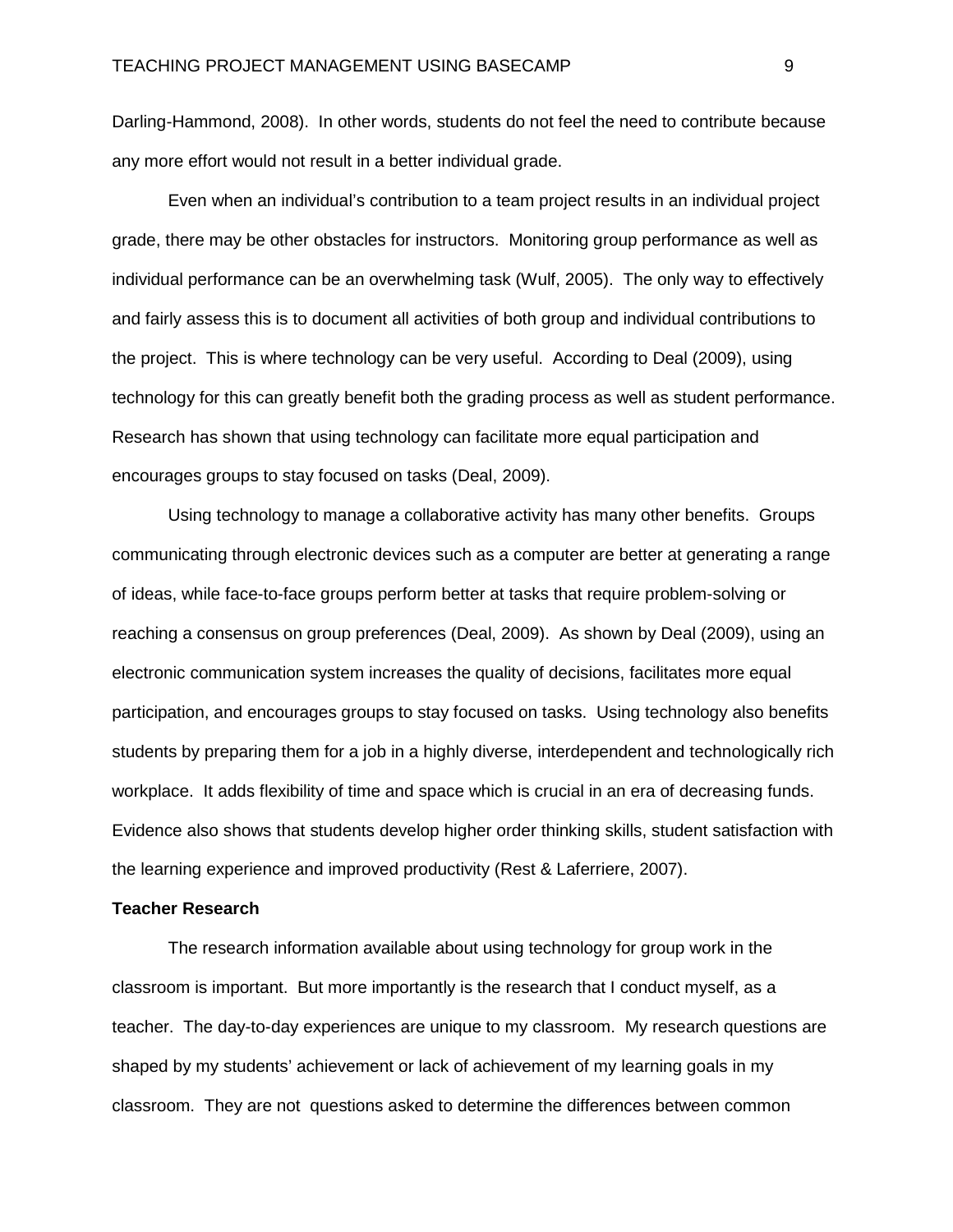instructional practices and educational theory. Teachers are experts of their own classrooms and learn by actively seeking answers (Campbell, 2013). Quality teachers constantly question their own practices in the classroom in order to grow teaching and learning and have a deeper understanding of how students learn (Cochran-Smith & Lytle, 2009). I feel that teaching is an art. Teaching cannot be learned with a bag of tricks and classroom management techniques learned through outside research. Real learning takes place when the teacher is knowledgeable through inquiry and practices those things that they have found to work in their classroom.

## **Methods and Modes of Practitioner Inquiry**

I had a difficult time understanding if I was remixing or remediating my final project lesson. So, I returned to the definitions. Remixing is "altering an original assignment by adding, removing, and/or changing pieces of the assignment" (Wikipedia, n.d.). Remediate in the strictest sense is to correct or improve (YourDictionary, n.d.). But to remediate with technology means to improve a lesson by including new visual or digital composition techniques. I think in my case, I am remixing my final project. There are four instructors including myself in the IT program at KCTC and we switch classes every nine weeks. This means that I re-teach the same material four times a year. I assigned this same final project in the first quarter and the second quarter. In the third quarter, I altered this project to include a project management component by adding instruction on project management techniques and instruction on how to use a cloud based software application called BaseCamp. BaseCamp supports the coordination of group projects by providing a way to organize the work to be done and showing progress towards the final goal so that the group can efficiently finish a project together. This is done by divvying up the work to be done into separate tasks, to assign these tasks to a specific group member and give the task a due date.

Usually, software that is easy to use has very obvious functionality with limited options. This is true of BaseCamp which makes it an easy application to learn and use. It is a very basic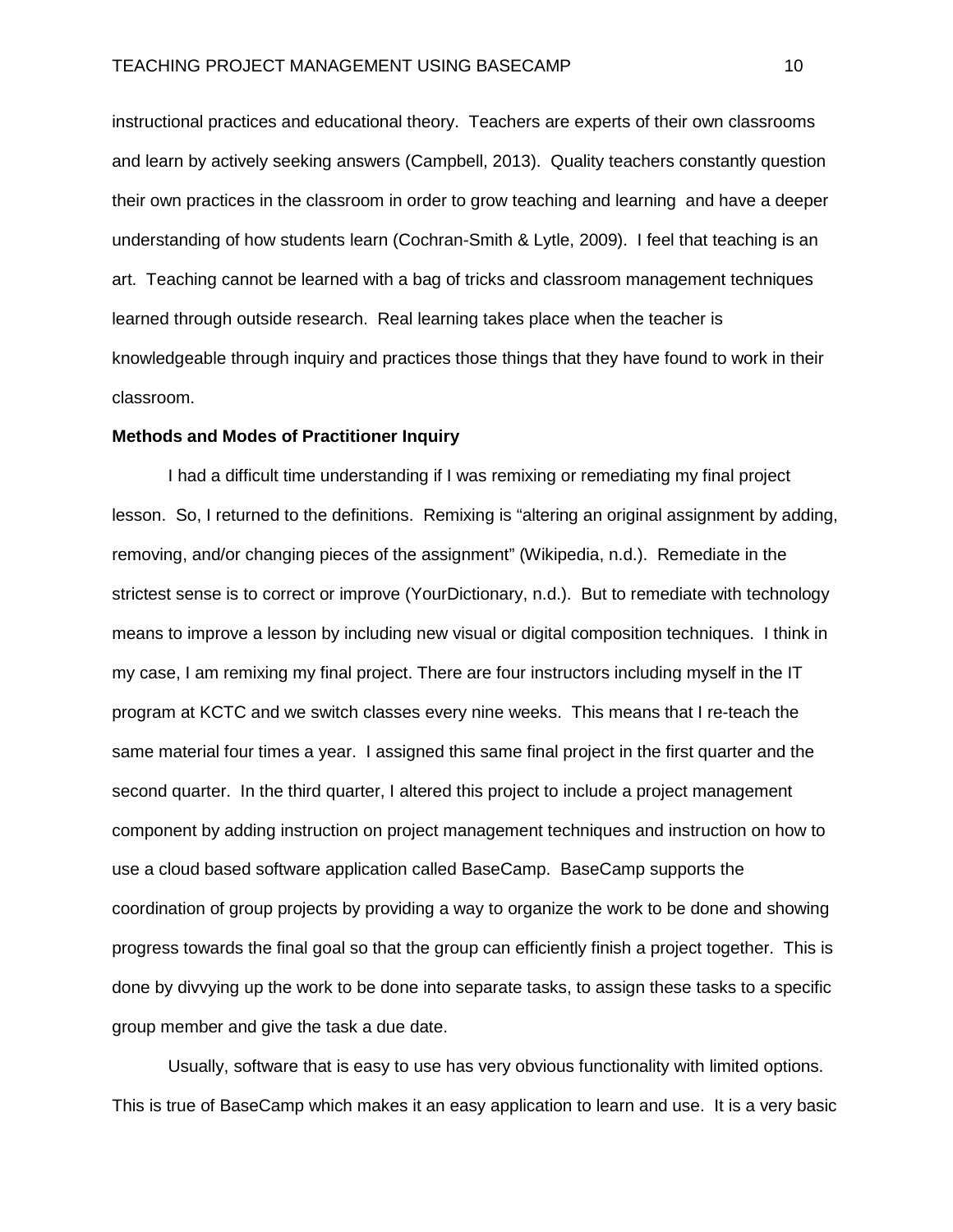software management tool with a limited amount of options. Of course, learning any new software is not difficult for me. Before becoming a teacher, I was actually a computer programmer. I've been working in technology for over 30 years. Using technology is very natural for me especially in the classroom. My students are also very comfortable with it. Before taking my current job, I was a computer technician for a public school. It was my job to help teachers and the school system with their technology needs. I also helped teachers when they wanted to learn about new software or add new technology to their classrooms or lessons. I became comfortable with learning new technologies quickly and helping teachers integrate it.

### **Findings**

### **Procedure**

In the third nine weeks, first year students were assigned many activities to help them learn how to program. A typical lesson involved the demonstration of a new programming concept and then the assignment of a small program to write that used and reinforced the new concept. Each programming concept built on the last. As a way to bring all the programming concepts together into one large project, towards the end of the nine weeks I assigned a final group project. All the student instructions for the final project were available on the classroom management system called Moodle. A copy of the instructions can be found in Appendix A.

To begin the project, students were asked to post a video game idea on a Moodle forum. Actually, the goal of this project was not to program the video game itself but to program a website for a company that would developing the video game. I chose several of the ideas for the group projects. Then students were asked to make a resume of their educational accomplishments and skills. On the resume, they also indicated whether they preferred a position as a Project Manager, Lead Programmer, Graphic Artist or a Writer/Tester which are positions typically needed in real world software development projects. Using the resumes, I assigned students to a video game idea based on the position they requested. Each group consisted of four students, one of each position.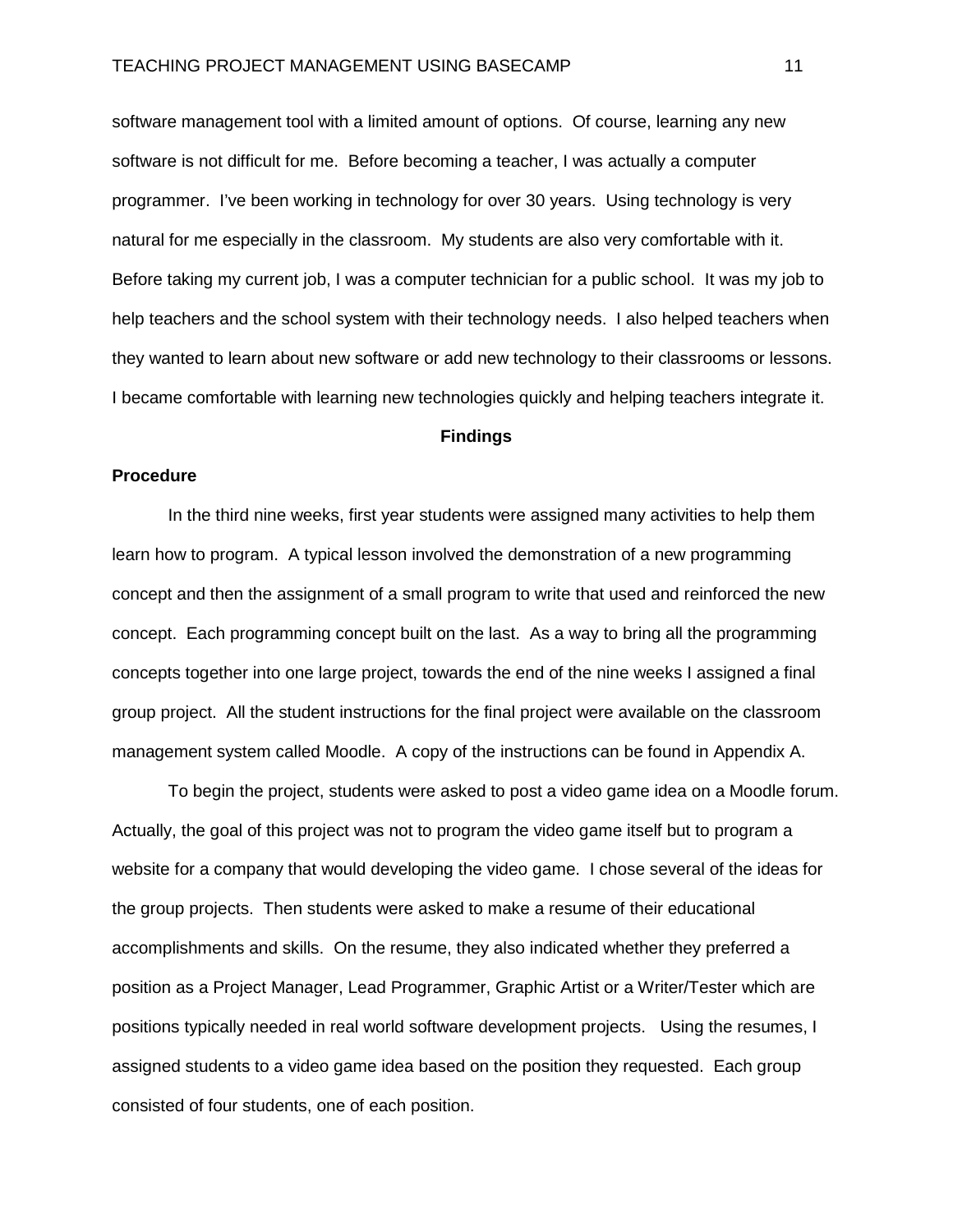The group's first task was to complete the Articles of Incorporation and the Corporate Bylaws (Appendix B). I created the Articles of Incorporation and the Bylaws by modifying actual documents used in the State of Michigan. The Articles of Incorporation described the organizational structure and the Bylaws were a set of rules that governed the running of the corporation. Next, the group started an account in BaseCamp. BaseCamp offers a free 2 month trial which is plenty of time to complete the project. Everyone in the group became a member of the team in BaseCamp. They were required to include me as a team member.

In BaseCamp, the team was able to share documents and the first documents they uploaded were the Articles of Incorporation and the Bylaws. Next, the team needed to break the project into smaller tasks. To help with this, I gave them some examples of smaller tasks such as creating a mock-up of the website. The tasks needed to be included in BaseCamp in a To-do list. The tasks needed to be assigned to a team member and given a due date. Then the team is ready to begin programming their web site. Along the way, they needed to check in with BaseCamp to ensure they were on schedule. They were required to upload designated files that demonstrated their progress towards the end goal. When one of the tasks was completed, the assigned team member checked it off the To-do list. All collaborators were subscribed to the project which meant that whenever there was a change to the project, they received an email alert. This was one more way that students were reminded of what they needed to work on.

Another great aspect of BaseCamp was the Discussion area. As a member of the team, I could initiate a discussion and ask the group to give me a status update or ask them a question about what they were working on. It was a great place to keep in touch with the entire group. It also gave me a way to go back and remind myself what was discussed. Before using BaseCamp, I had a difficult time remembering how well the group managed the project so I felt that the grade on the group's project management was sketchy at best. Using BaseCamp, I felt I could give them a grade that was based on the documentation kept there.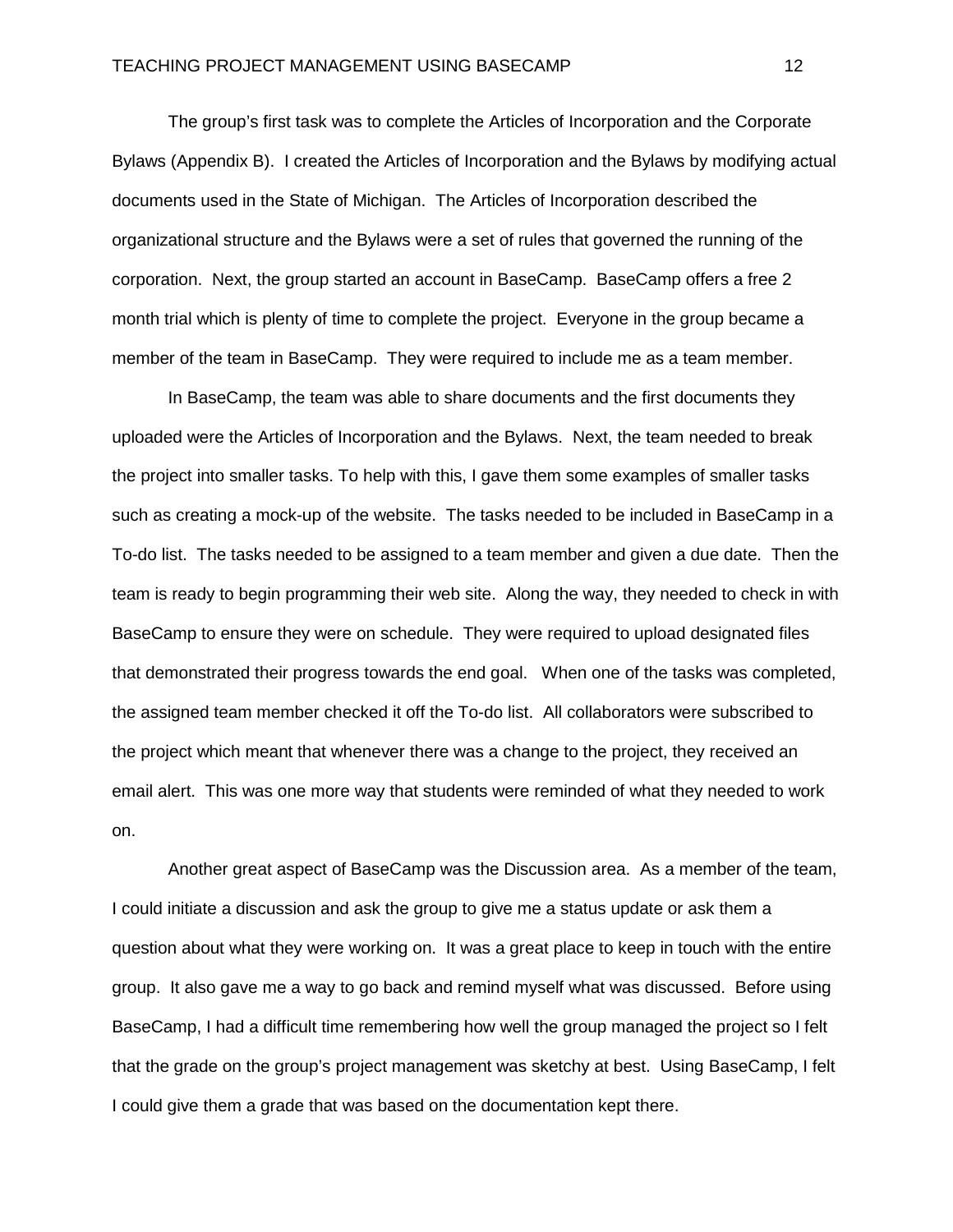BaseCamp was a very easy application to use. Everything was easy to find and understand. On the first day of introducing it to the class, there were a few problems. Several students could not open the site. It was possible that we were having a few cache issues. Some of the students resolved this by using Internet Explorer instead of Google Chrome. After a couple of days of using the site though, the issues seemed to be resolved.

The students had mixed reviews of BaseCamp. Most students used it as a way to upload and share resources such as the image files they agreed to use on the website. Some students used it as a way to communicate with each other when they had questions about the design of the site. But, very few students, if any, used the to-do lists for managing their tasks. In fact, one group decided that it was better to make a task list on a piece of paper and hang it up in their cubicle instead of having to log into BaseCamp every time (Appendix C).



After the end of the final project in the 3rd nine weeks, I asked the students to take the

same survey. As you can see on the chart, the results are essentially the same as the results from the 2nd nine weeks. A few students felt they were doing most of the work and a few students admitted to doing very little. Most students felt they were working enough to get the project completed. What I observed is that quite a few students were still relying on one or

two people to code most of the website.

### **Discussion**

By analyzing the data collected, it was apparent that using BaseCamp did not change the way that students worked in a group. A typical completed to-do list from one of the groups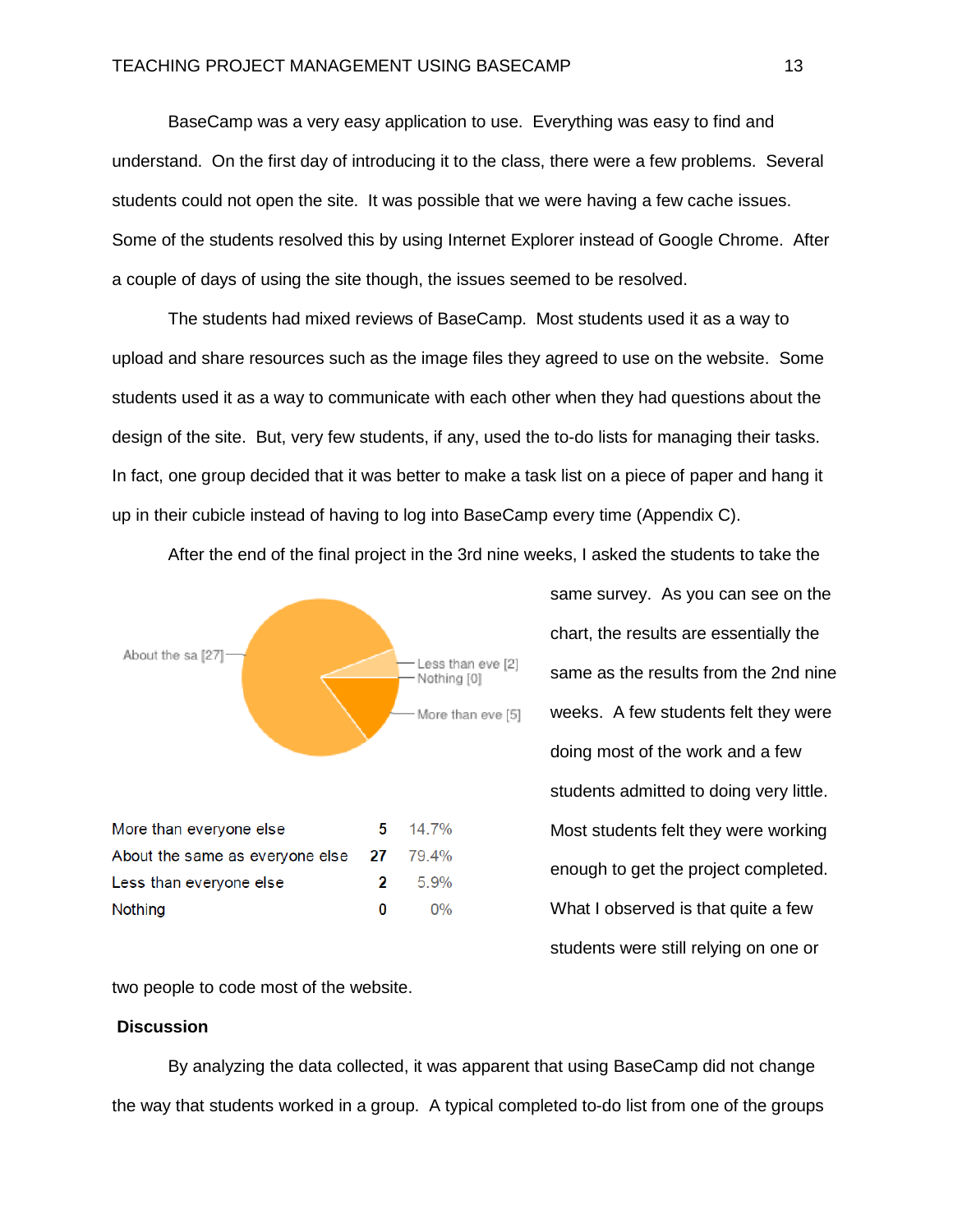can be found in Appendix D. Looking at the list, it appears that many of the major tasks for this group were added and then checked off on the same day, just to comply with the assignment requirements. No individual students were assigned the tasks and no due dates were given. I observed that there were still students who relied on fellow team members to complete the project and did very little and students who preferred to work on the entire project alone. It appeared to me that many students were not fully engaged in the project and were observed to be sitting around doing something other than working on the project. It appears that students did not take advantage of the project management afforded them through the software.

The advantage that I found to using BaseCamp was during the assessment of the final project. During the project, I was able to post a discussion topic with the groups and require students to post a status of what they have completed and what they were currently working on. Later, during the assessment, I was able to go back to BaseCamp and remind myself what happened. I could read all of the discussions that the group had even if I wasn't involved. I could see who was assigned tasks and who completed them. In the previous nine weeks sections, I had to rely on my memory for what happened over the two weeks that students worked on the project. Not only was it difficult, I wasn't confident that I remembered everything correctly. The rubric I used for the assessment can be found in Appendix E.

Another advantage of BaseCamp was that the students found the file upload area of BaseCamp to be valuable. It was a convenient way to share files with the group. Most of the groups put their image files here. Several of the groups also created text files in BaseCamp. It was a great place to write information needed for the website and then it was easy to copy and paste it into the site.

## **Conclusion**

Even though I didn't see a change in the way students worked in a group, I still think that BaseCamp is a valuable tool, and I will be using it again. Project management is an important skill for IT students to have and using software to manage projects is a valuable experience.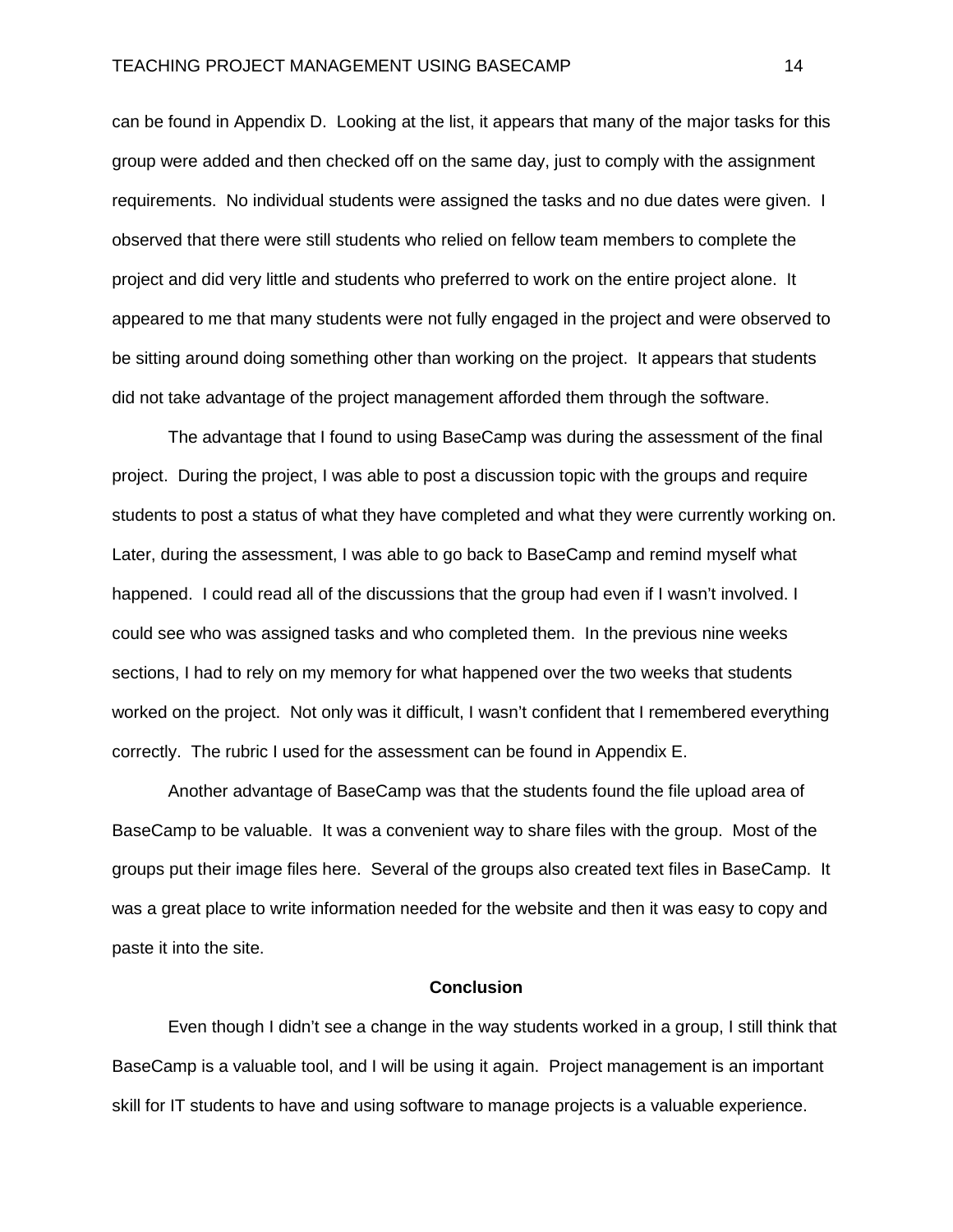But, I will have to continue to find a better way to encourage students to work together as a group. I believe that my students did not feel that their contributions to the project affected the grade they earned. Next time, I will find a better way to tie a student's contribution to the project to the grade they earn.

For me, I found that the discussion area of BaseCamp was very useful for communicating with the group, and it provided a way to help me remember what happened during the project to give individual students a justifiable grade. The student's found the file upload area and the text file area to be valuable in order to cooperatively share the digital files needed to create the website. I was disappointed that most students did not utilize the To-do functions of BaseCamp, and in the future, I will require it on my rubric. They were not able to break the project into smaller tasks. They did not assign tasks to individual group members and they did not assign due dates for each task. I don't think they saw the benefit of using it. I think that if I would would do a better job of emphasizing the importance of breaking the project into smaller tasks, they would see the benefit in it. I think that I must spend more time discussing project management, why to use it and how to use it. This might also help students to equally contribute to the work because the work would be equally assigned to all group members.

When I assign this project again in the fourth nine weeks, I am going to do a better job of emphasizing the need to use project management and use the tools that BaseCamp provides. I am going to require that all students be involved in the entire project, and I will tie an individual grade to the amount of work they contribute. I think that if the students know that their grade will depend on these aspects, they will do a better job with it. Overall, I am pleased with the incorporation of BaseCamp in my course and will use it again.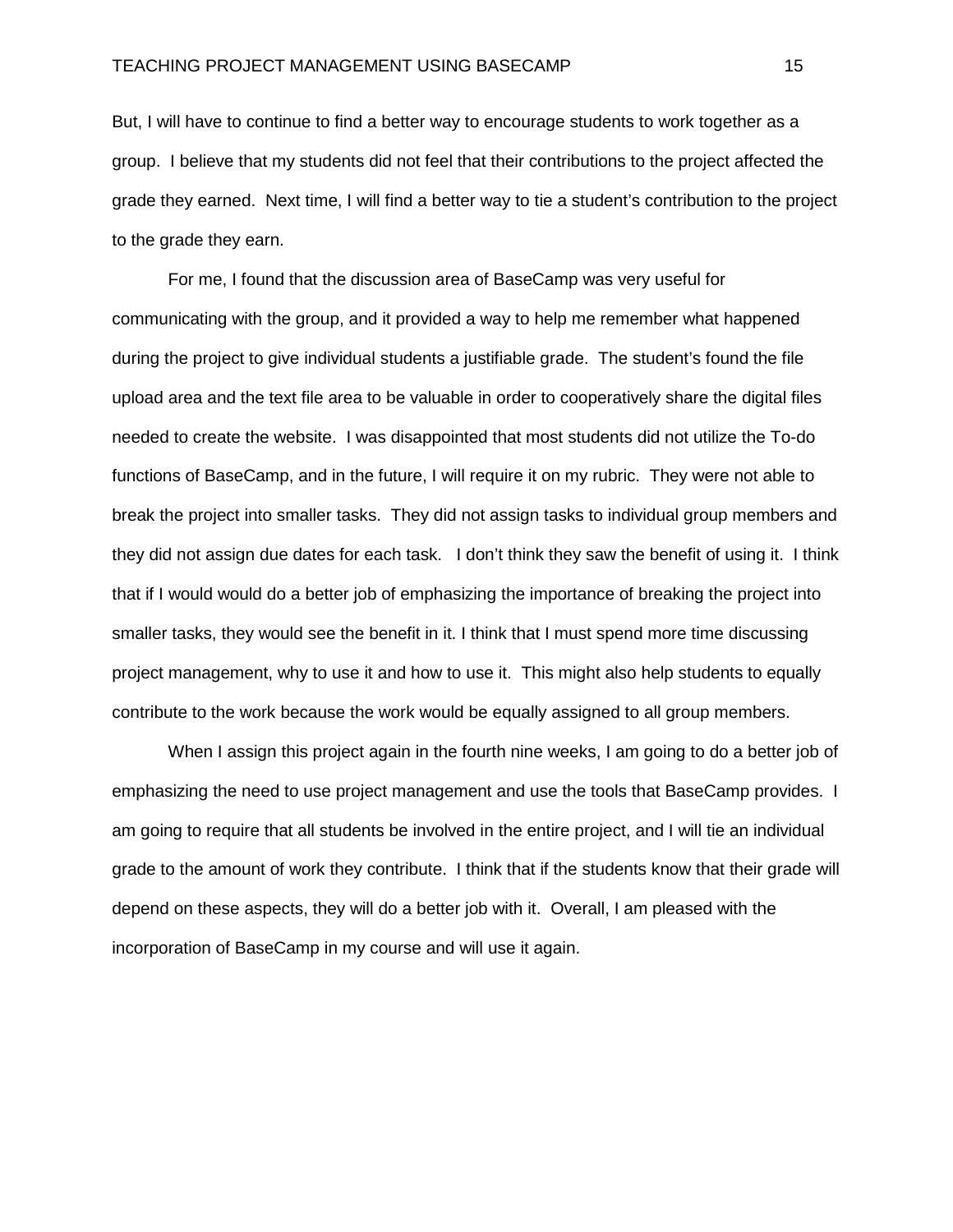## References

- Barron, B., & Darling-Hammond, L. (2008, October 8). Powerful Learning: Studies Show Deep Understanding Derives from Collaborative Methods. Retrieved March 20, 2015, from http://www.edutopia.org
- Campbell, K. (2013). A Call to Action: Why We Need More Practitioner Research. *Democracy & Education, 21*(2), 1-8. Retrieved April 5, 2015, from [http://democracyeducationjournal.org/cgi/viewcontent.cgi?article=1133&context=](http://democracyeducationjournal.org/cgi/viewcontent.cgi?article=1133&context=home) [home](http://democracyeducationjournal.org/cgi/viewcontent.cgi?article=1133&context=home)
- Cochran-Smith, M., & Lytle, S. (2009). Practitioner Inquiry: Versions and Variance. In *Inquiry as Stance Practitioner Research for the Next Generation* (pp. 37-59). New York and London: Teachers College Press.
- Deal, A. (2009). Collaboration Tools A Teaching with Technology White Paper. *Teaching with Technology*. Retrieved March 21, 2015, from

<http://www.cmu.edu/teaching/technology/collaborationtools.html>

Framework for 21st Century Learning. (n.d.). Retrieved March 30, 2015, from

<http://www.p21.org/>

Remediate dictionary definition | remediate defined. (n.d.). Retrieved from YourDictionary on March 30, 2015, from<http://www.yourdictionary.com/remediate>

Remix. (n.d.). Retrieved March 30, 2015, from Wikipedia at<http://www.wikipedia.org/>

Resta, P., & Laferriere, T. (2007). Technology in Support of Collaborative Learning. *Educational Psychology Review, 19*, 65-83. Retrieved March 21, 2015, from <http://link.springer.com/article/10.1007/s10648-007-9042-7>

Wulf, T. (2005). Constructivist Approaches for Teaching Computer Programming. *SIGITE '05 Proceedings of the 6th Conference on Information Technology Education,* 245- 248. Retrieved March 21, 2015, from<http://dl.acm.org/citation.cfm?id=1095771>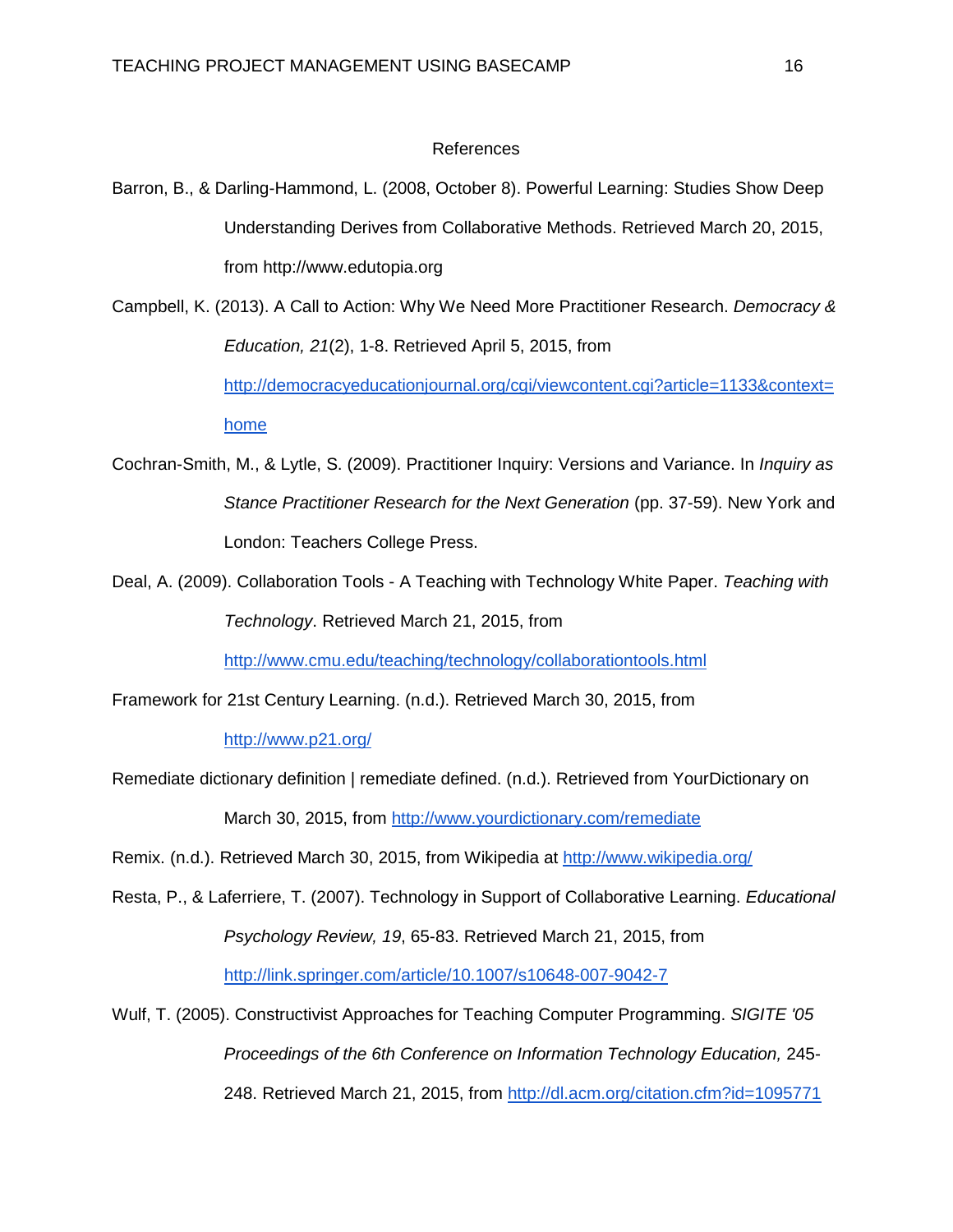## **Appendix A**

# Final Project – ASP.Net Programming

**Step 1** – Have you ever had a good idea for a video game? Well, here is your chance. Go to the Final Project Video Game Idea Forum found in the Final Project section of my Moodle Site and post your idea. Everyone is required to provide one idea. Be creative. Look at what the other students have posted. Do you have something that could make the idea better? Reply to other posts to submit your idea.

**Step 2** – Think about how you would like to be involved in a programming project. What are your skills? What do you excel at? Are you good at programming? Are you organized? Do you like to be a group leader? Are you good at writing? Or, are you artistic? Everyone has skills that they can bring to a programming project. What are yours? Write a short resume that identifies the skills you have. You may use any writing software you would like. Make sure your resume looks nice, clean and professional. Include an objective that indicates what type of job you would like on a programming project. Include your education and prior experience. Include a skills section that showcases your skills. Print the resume and turn it into your teacher. **Step 3** – Your teacher will choose a couple of the video game ideas as projects. Then, the teacher will assign 4 students to each project.

**Step 4** – Move all group members into a cubicle. Agree on a name for the corporation. Fill out the Articles of Incorporation and Bylaws which can be found on Moodle. Turn in the paperwork to the Executive Director for approval.

**Step 5** - Create one account on BaseCamp.com and add all the members of the team. Here is a quick tutorial on BaseCamp.com: [https://basecamp.com/help/guides/projects.](https://basecamp.com/help/guides/projects) Also include your teacher, lauriefernandez@kentisd.org. Add some information about your corporation as a discussion. Upload the Articles of Incorporation and Bylaws as documents of the project. Read through this entire assignment now. Your teacher will give you a final due date for the project. You need to determine when each step should be completed in order to meet the due date. Add a To-do list for each step. Assign a date and a person responsible for the task.

**Step 6** – Your Corporation is formed to develop a video game. It's very important to create interest in the game before it hits the stores. So, you are going to create a web site for this. As a group, take some time to discuss how you want to design the site. Your site should contain:

1. Welcome or home page.

2. Information about the corporation. Where are they located? When was the corporation formed? Who are the board of directors? Include contact information and anything else of interest.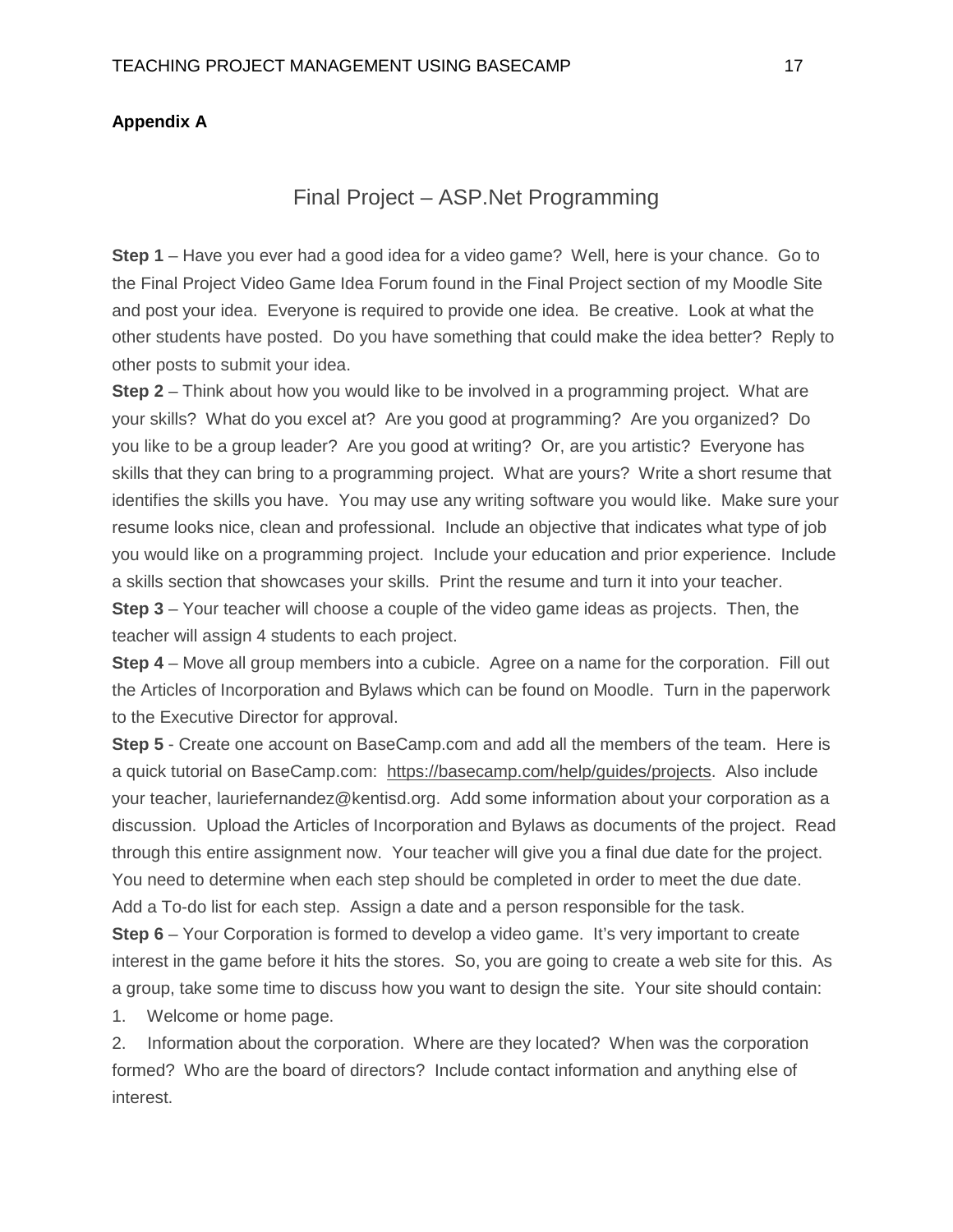## TEACHING PROJECT MANAGEMENT USING BASECAMP 18

- 3. Introduce the game. Show a sample of the game. When will it be available? Sell it!
- 4. A form to purchase an advanced copy of the game.
- 5. Past games made by this corporation. How well are the games selling?
- 6. One other page of your choice.

**Step 7** – Create a Mockup of the site. Use Paint, Photoshop or the image editing software of your choice. Upload the mockup to BaseCamp.com so everyone has access to it.

**Step 8** – Create an account on GitHub. Use this link to learn about using GitHub with Visual Studio.<http://michaelcrump.net/setting-up-github-to-work-with-visual-studio-2013-step-by-step> . Create a empty local repository for all your files. Make sure everyone has access to the repository.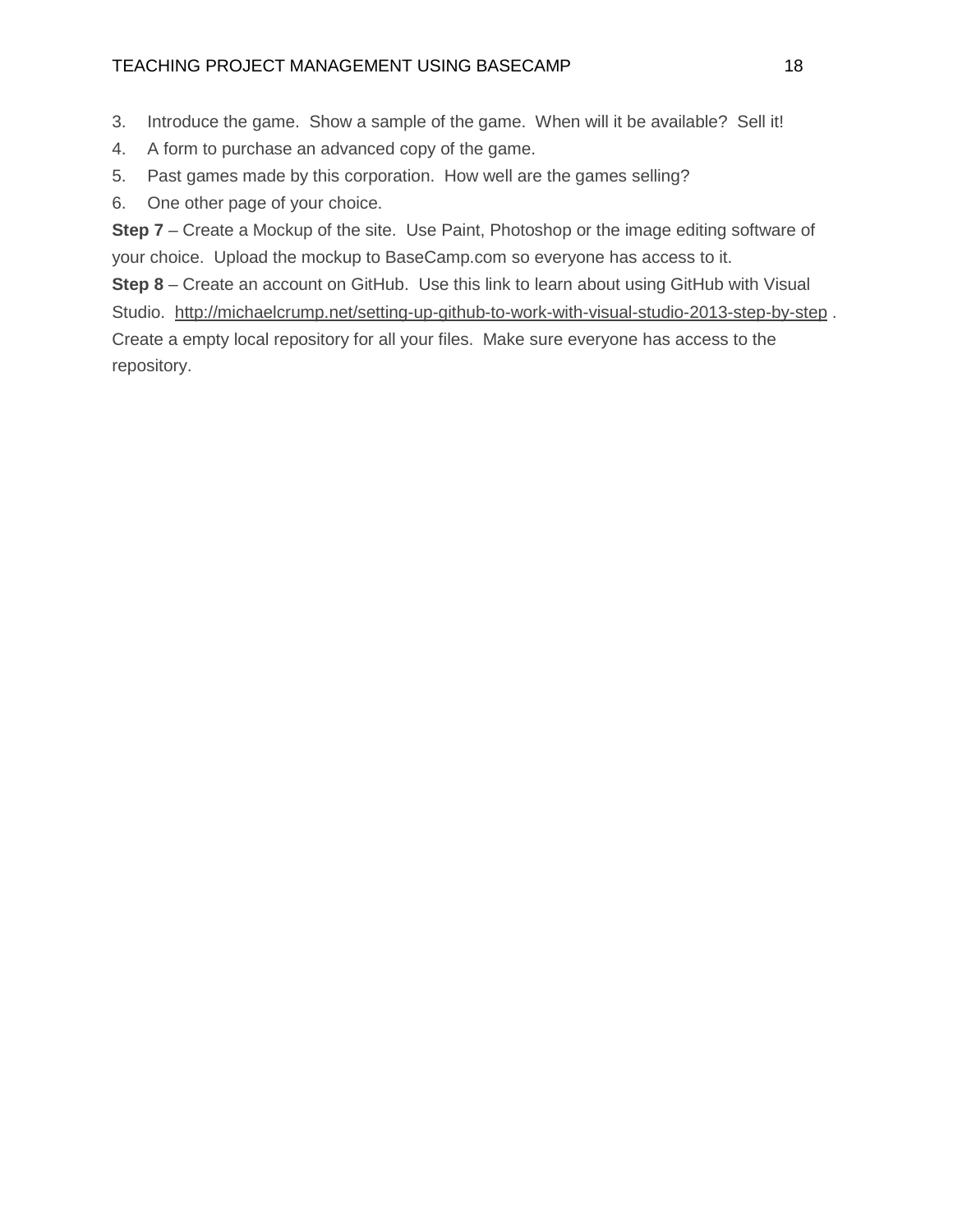## **Appendix B**

## **KENT CAREER TECHNICAL CENTER BUREAU OF INFORMATION TECHNOLOGIES** VIDEO GAME PROGRAMMING CORPORATION APPLICATION **ARTICLES OF INCORPORATION**

#### **ARTICLE I**

The name of the corporation is:

#### **ARTICLE II**

The purpose for which the corporation is organized is to develop the following idea:

### **ARTICLE III**

Individual grades for the corporation are organized upon a

\_ participation basis.

(Equal or Non-equal) If organized on a Non-equal basis, the percentage of final grade for individual participation is:

#### **ARTICLE IV**

The name of the person responsible for organizing the corporation is:

#### **ARTICLE V**

| The Corporation is organized as follows: (Be sure to include all employee names and their assigned job titles and duties) |
|---------------------------------------------------------------------------------------------------------------------------|
|                                                                                                                           |

We, the incorporators sign our name this \_\_\_\_\_\_\_\_\_\_\_\_\_\_\_\_\_\_ day of \_\_\_

 $\sim$  , 2015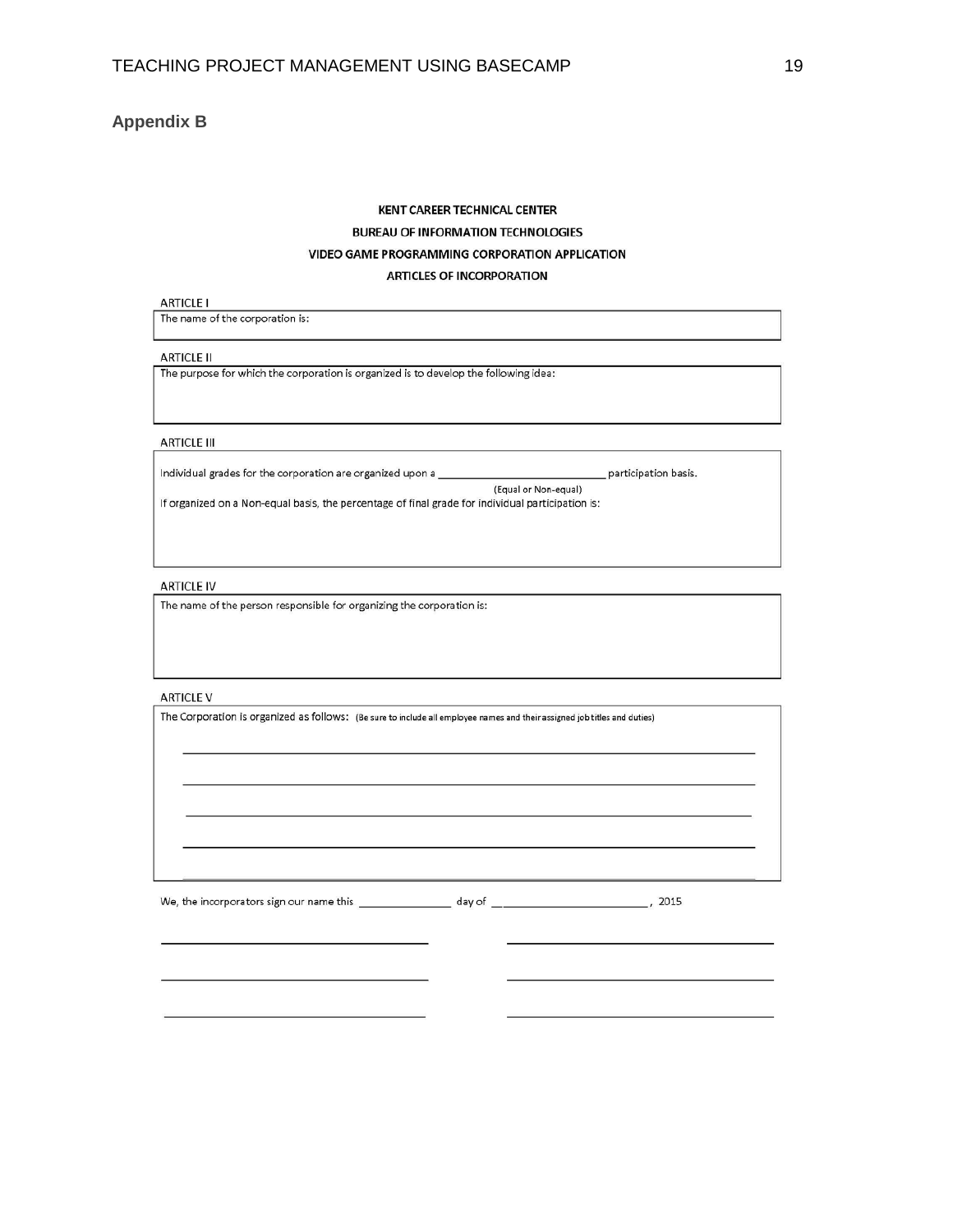### **CORPORATE BYLAWS**

#### **ARTICLE I - NAME AND PURPOSE**

- Section 1 Name: The name of the organization shall be . It shall be a Programming organization incorporated under the laws of KCTC Bureau of Information Technologies.
- Section 2 Purpose: This Corporation is organized exclusively for developing the Final Project in the KCTC Programming Class.

#### **ARTICLE II - MEMBERSHIP**

- Section 1 Eligibility for membership: All students of the current Programming Class that support the purpose statement in Article I, Section 2 are eligible for membership. Membership is granted upon approval of the Executive Director.
- Section 2 Daily Participation: The amount of participation required by all members is 100%, unless changed by Executive Director at a requested corporate meeting. Continued membership is contingent upon being up-to-date with participation.
- Section 3-Rights of members: Each member is eligible to one vote to resolve creative or organizational conflicts.
- Section 4 Resignation and termination: Any member may resign by filing a written resignation with the executive director. Resignation shall not relieve a member of unfilled participation or other charges previously accrued. A member can have their membership terminated by the Executive Director.

#### ARTICLE IV - CORPORATE ORGANIZATION

Section 1 - Job Title and Duties: There shall be four corporate officers, consisting of project manager, lead programmer, copy editor and creative director. It is not possible for one member to hold more than one office. The duties are as follows:

The Project Manager shall be responsible for keeping track of project due dates and ensuring that the corporation will meet the dates. The project manager shall meet with corporate members to obtain the status on progress. The project manager shall provide this information to the executive director when requested.

The Lead Programmer shall be responsible for the completion of the software and creating and maintaining the software repositories.

The Copy Editor shall be responsible for any writing required for the project. The copy editor will complete the final testing of all software. The copy editor will ensure that all writing has correct grammar and spelling.

The Creative Director shall be responsible for the original mock-up and design. The creative director is responsible for acquiring all artwork needed for the project.

Section 2 - Executive Director: The executive director shall be Mrs. Fernandez who can make any corporate decisions deemed necessary to complete the final project.

#### CERTIFICATION

These bylaws were approved at a meeting of the corporation by a majority vote.

Corporate Director

Date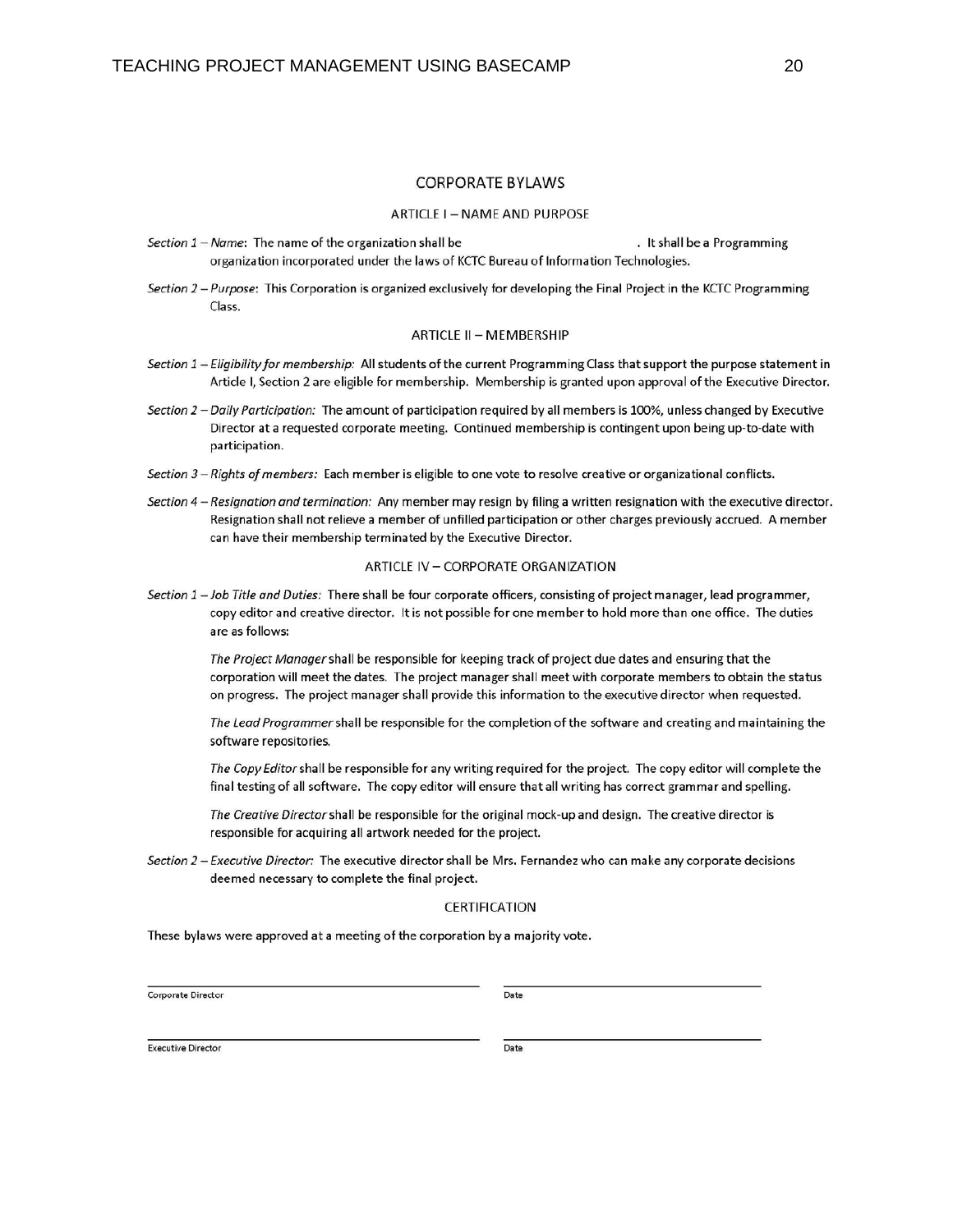## **Appendix C**

DAVID Accomplishments - About The Game, About The Team Currently - Codina About the Team Needes -

 $C_0$ Hon

Accomplishments-Addition Form, Biography, Previous Games, Capact Intog

Need to do -

Accompliationente - Graphics

Curently -<br>Nach to do -

Need To Do

About the case - David About the game Code Colton Add tion Form Code - Drink Biography code - David Previous Games Code-Colton Game derno Code-Ten & Cepher Home Prince Code - Seen & Circlos Cantact Us- Colton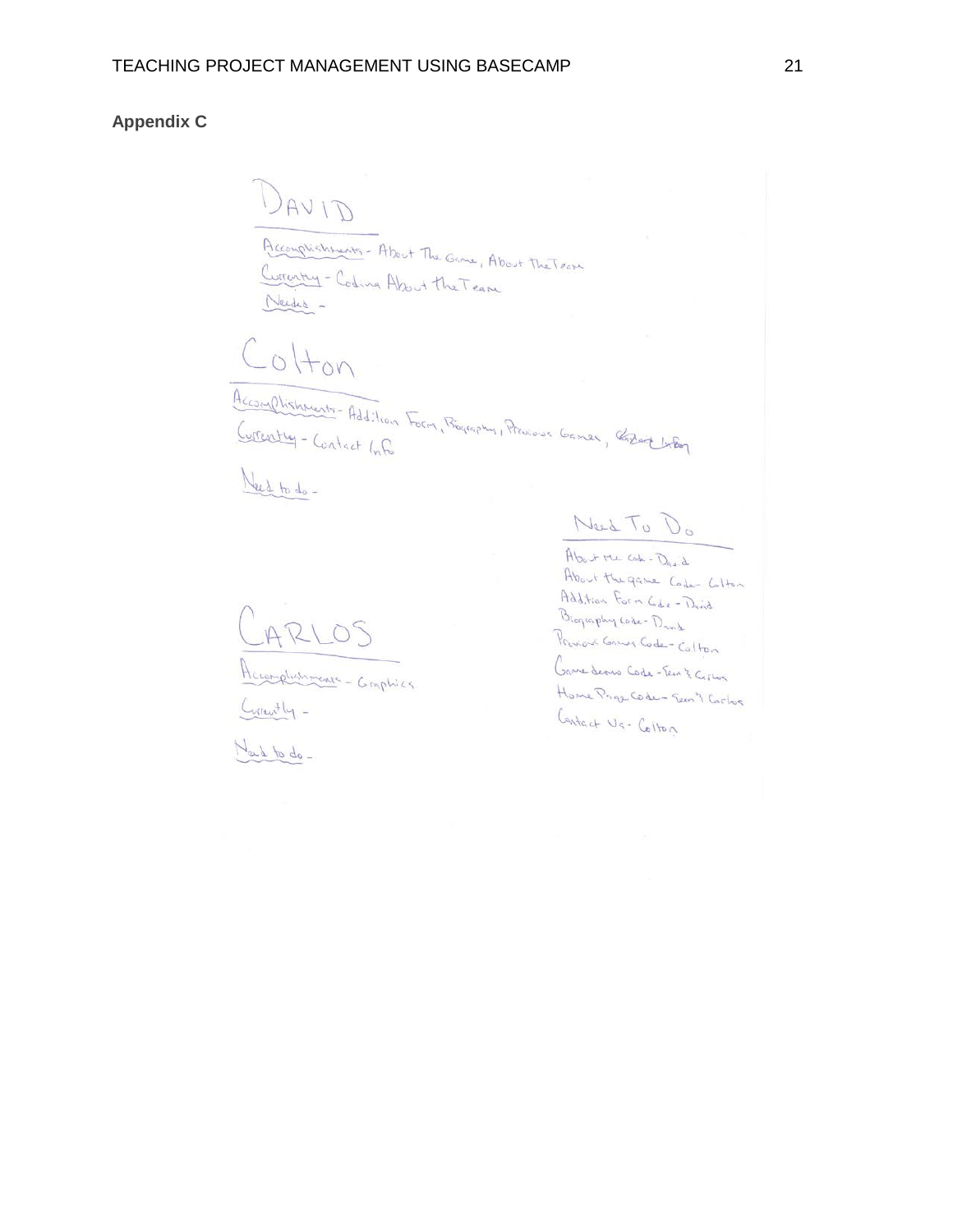# **Appendix D**

3/29/2015

Atmosphere Studios Web Site: Completed to-dos

## **Atmosphere Studios Web Site**

| Completed to-dos    |                                                                                                                                                                                                                        |
|---------------------|------------------------------------------------------------------------------------------------------------------------------------------------------------------------------------------------------------------------|
| March 24<br>Tuesday | To Do List<br>✔ Polish and finalize website<br>√ Test website/complete<br>$\sqrt{\phantom{a}}$ Contact<br>✔ Purchase page<br>✔ About page<br>✔ Previous title page<br>✔ The complete team page<br>✔ Complete home page |
| March 12            | Work for the week<br>✔ Collaborate with Cameron/help with mock up<br>✔ Game description<br>√ Mock Up                                                                                                                   |
| March 11            | Work for the week<br>✔ Collaborate/help Cameron<br>✔ Mock Up<br>Mock Up                                                                                                                                                |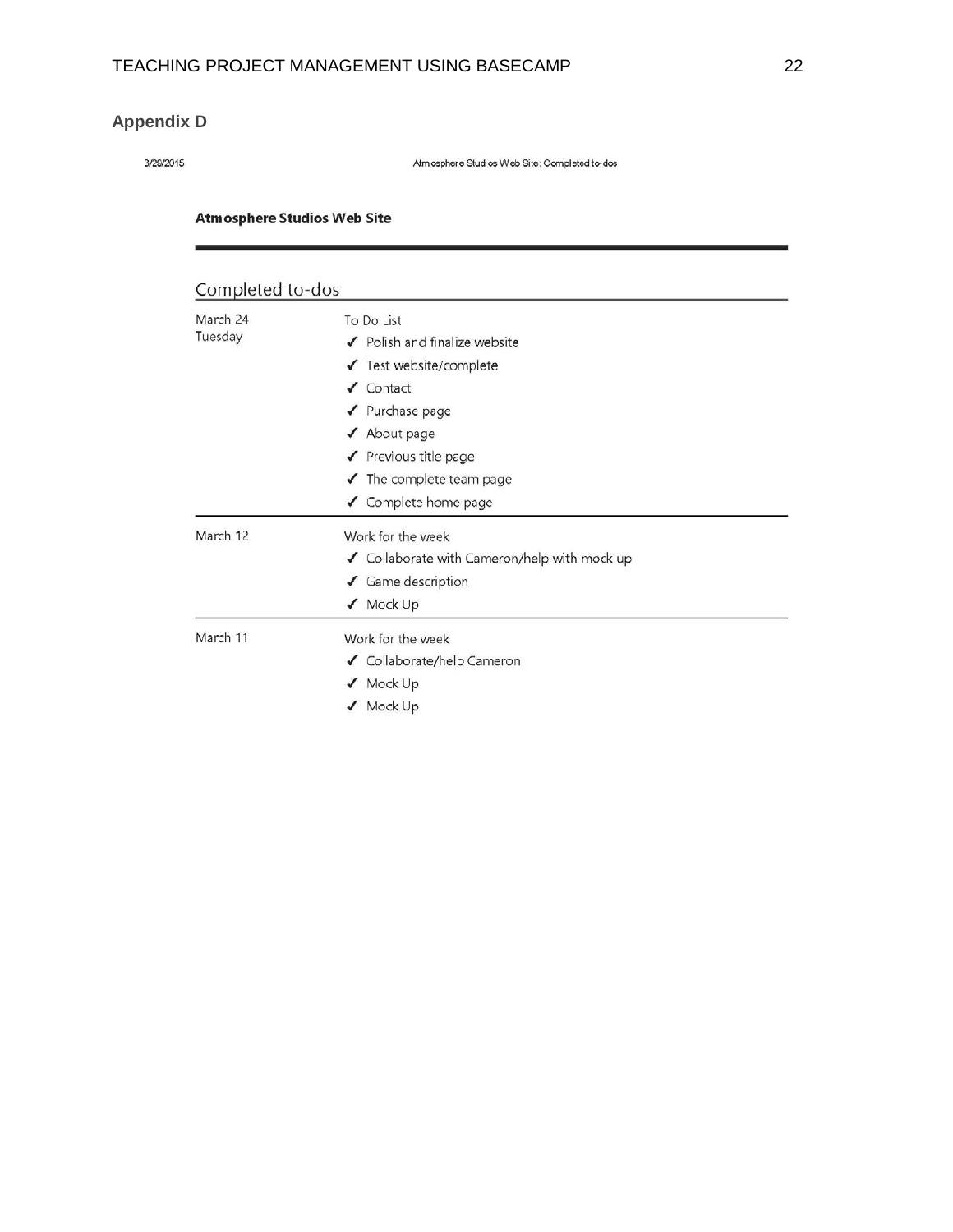## **Appendix E**

## **Final Project Rubric** Web Programming